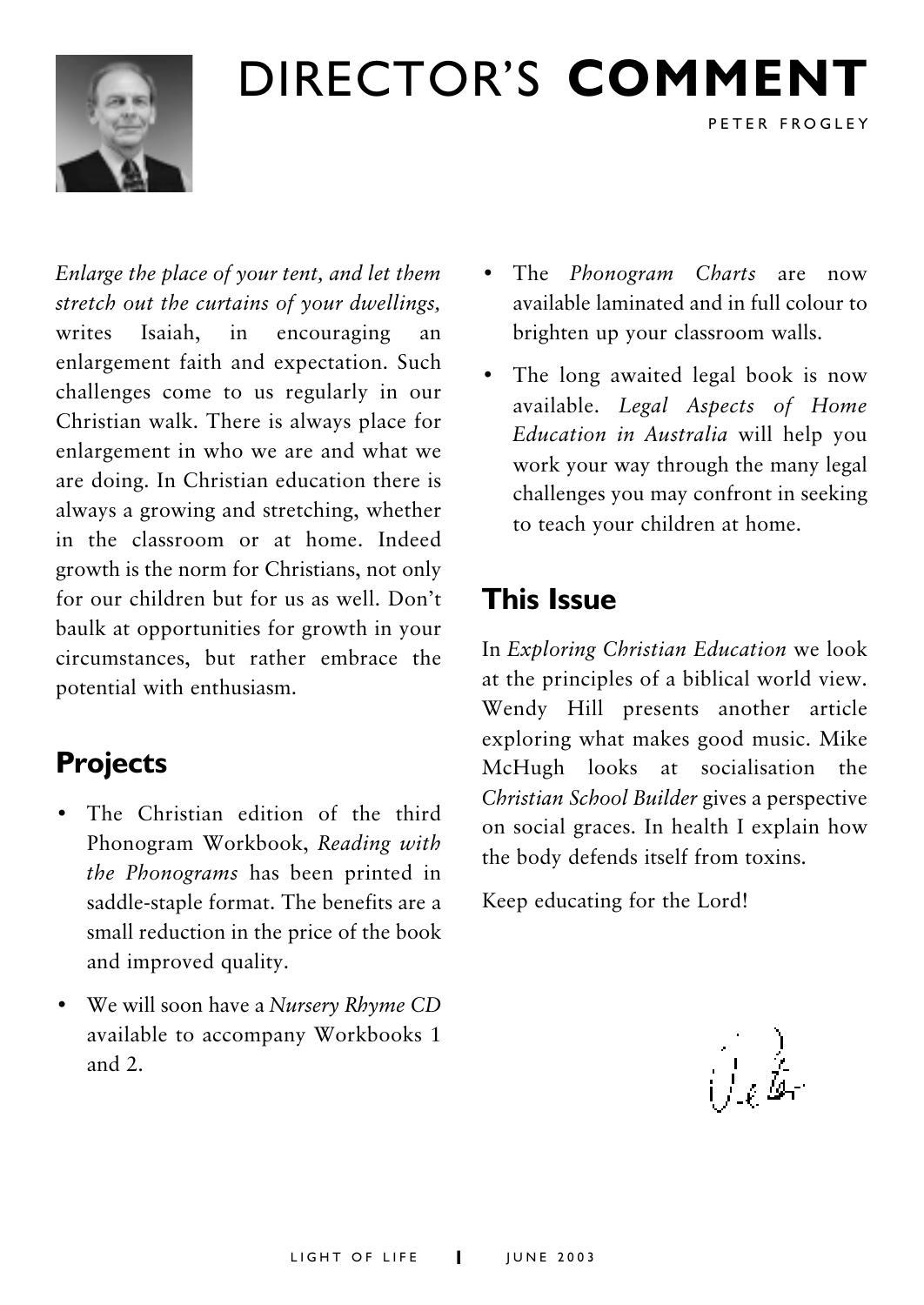

# FVENT CALENDAR

COMING EVENTS SEMINARS PROGRAMMES UPDATES



#### 2003 SEMINARS

CHESS seminars for 2003 have begun and as usual we look forward to meeting many of our home educating friends. As we have mentioned both Kingsley Education and LEM have found that it is an expensive exercise to conduct such a wide range of regional seminars. In some cases seminars will be conducted by LEM alone as Kingsley will be unable to attend all the CHESS seminars this year. These seminars are labelled in the list below

Contact us, or check www.lem.com.au for details and downloadable application forms for all CHESS seminars.

#### CHESS SEMINARS FOR 2003

| Melbourne           | Monday 9 June         |
|---------------------|-----------------------|
| Hobart (LEM only)   | Saturday 14 June      |
| Adelaide (LEM only) | Saturday 5 July       |
| Perth               | Saturday 6 September  |
| Orange              | Thursday 18 September |
| Sydney              | Saturday 20 September |

#### **BOOK DISPLAY-SWAN HILL**

LEM resources will be on display at the Presbyterian Church Hall on Thursday 3 July from  $2:00 - 5:00$  pm. There is no entry charge and books will be available for purchase.

#### CATHOLIC HOME EDUCATION SEMINAR-MEI ROURNE

Organised by the Catholic Home Education group, the 2003 Catholic Home Education Seminar will be held on Saturday 11 October 2003 at St Patrick's Parish Hall, cnr Rogers and Warrigal Sts, Mentone.

All are welcome to attend-contact Philip and Selina De Rose for more information on (03) 9504 1008.

## **LEM Phonics**

#### **CHINA**

This is a most important time for China, with the Olympic Games in 2008, joining the World Trade Organisation and the new regulation that all Chinese children must learn English. It would be difficult to imagine a better time to invest in China. Teachers to instruct in LEM Phonics are still required-please contact the LEM office for more information.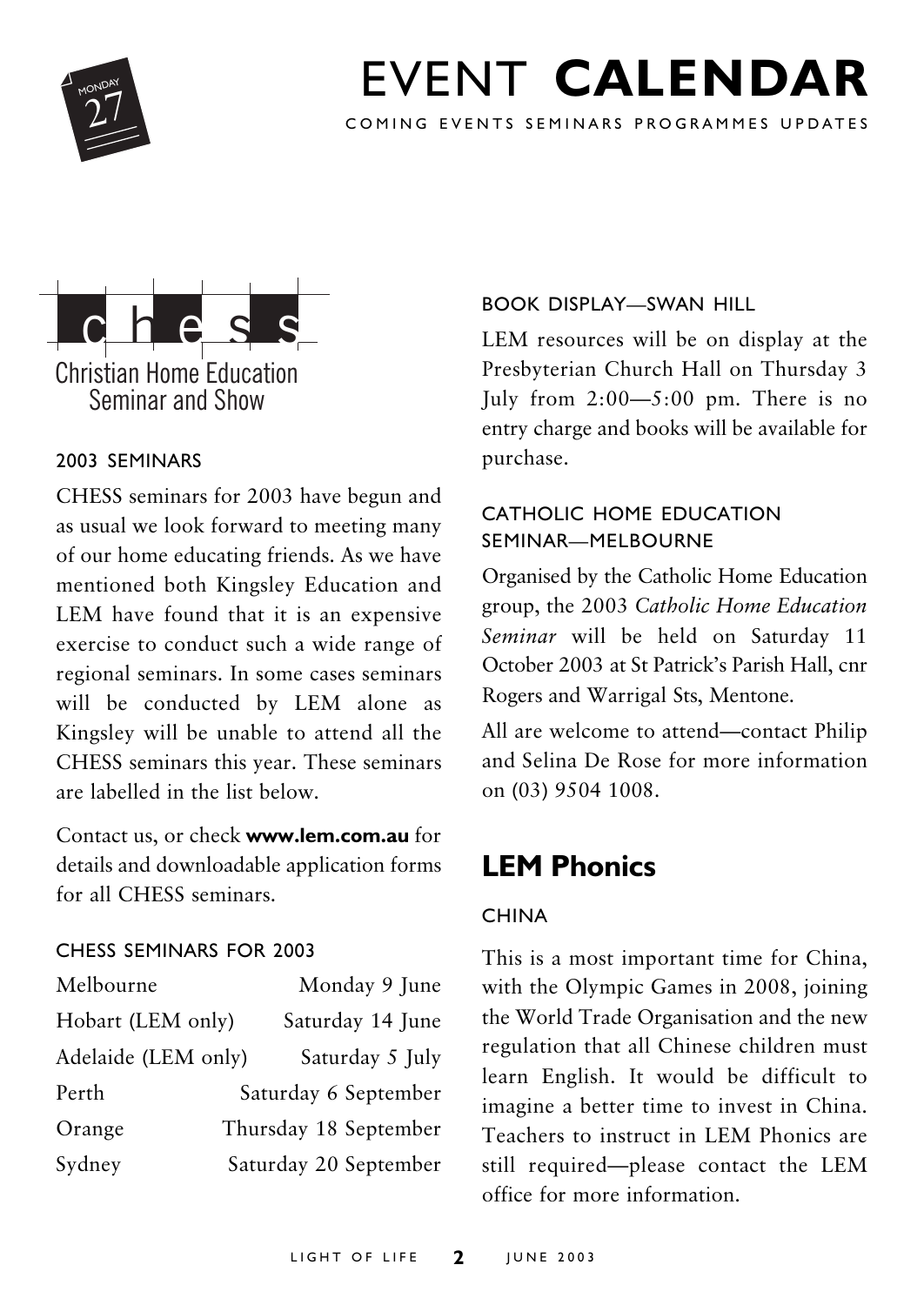#### PAPUA NFW GUINFA

The Education Department has approved a six-school trial for LEM Phonics in Port Moreshy, which began in the second term. Several other private schools have begun use of LEM Phonics this year and we are quietly confident that LEM Phonics will become a great blessing to that nation.

#### **I FVEL I AND 2 SEMINARS**

LEM Phonics Level 1 (Introductory) and the new Level 2 (Intermediate) seminars are conducted by our Registered Instructors and are announced through flyers included with *Light of Life* and in our mailouts Downloadable versions are  $aleo$ available on  $_{\text{our}}$  website <sub>at</sub> www.lem.com.au

A Level 1 Course will be conducted in Canberra by Di Hooper, one of our Registered Instructors, from 21-24 July. For details contact Di on (03) 9736 4442.

#### LEVEL 3 (ADVANCED) LEM PHONICS COURSE

The next Level 3 (Advanced) Course will be conducted by Evelyn Garrard in Canberra from 5 to 14 January 2004. The Advanced Course will be conducted over eight days, and will include content for potential Registered Instructors. Details of the course are available on application to LEM. Note that the successful completion of the Level 2 (Intermediate) course is a prerequisite for the Advanced Course.

## **Kingdom Defence Trust**

The Kingdom Defence Trust's trustees met recently to map out future directions for the Trust. It is now operating to assist home educators and many others with legal questions.

The Trust is planning to run conferences for school leavers prior to tertiary studies to provide a biblical world view framework for law and other disciplines.

The Kingdom Defence Trust seeks to operate at minimum cost to those requiring legal assistance. Donations are therefore always welcome and in fact necessary for the Trust to continue its most valuable work. Donations can be forwarded to KDT, PO Box 70, Belconnen ACT 2617.

#### www.lem.com.au

Have you clicked yet? LEM's website puts a goldmine of information and resources at vour fingertips.

- find out about the organisation, our resources, home education, LEM Phonics and LEM Publications
- searchable, printable, current versions  $\bullet$ of our three catalogues
- curriculum information booklet  $\bullet$
- registration forms for all conferences  $\bullet$ and seminars
- booklets on LEM Phonics and Home Education
- Light of Life
- online ordering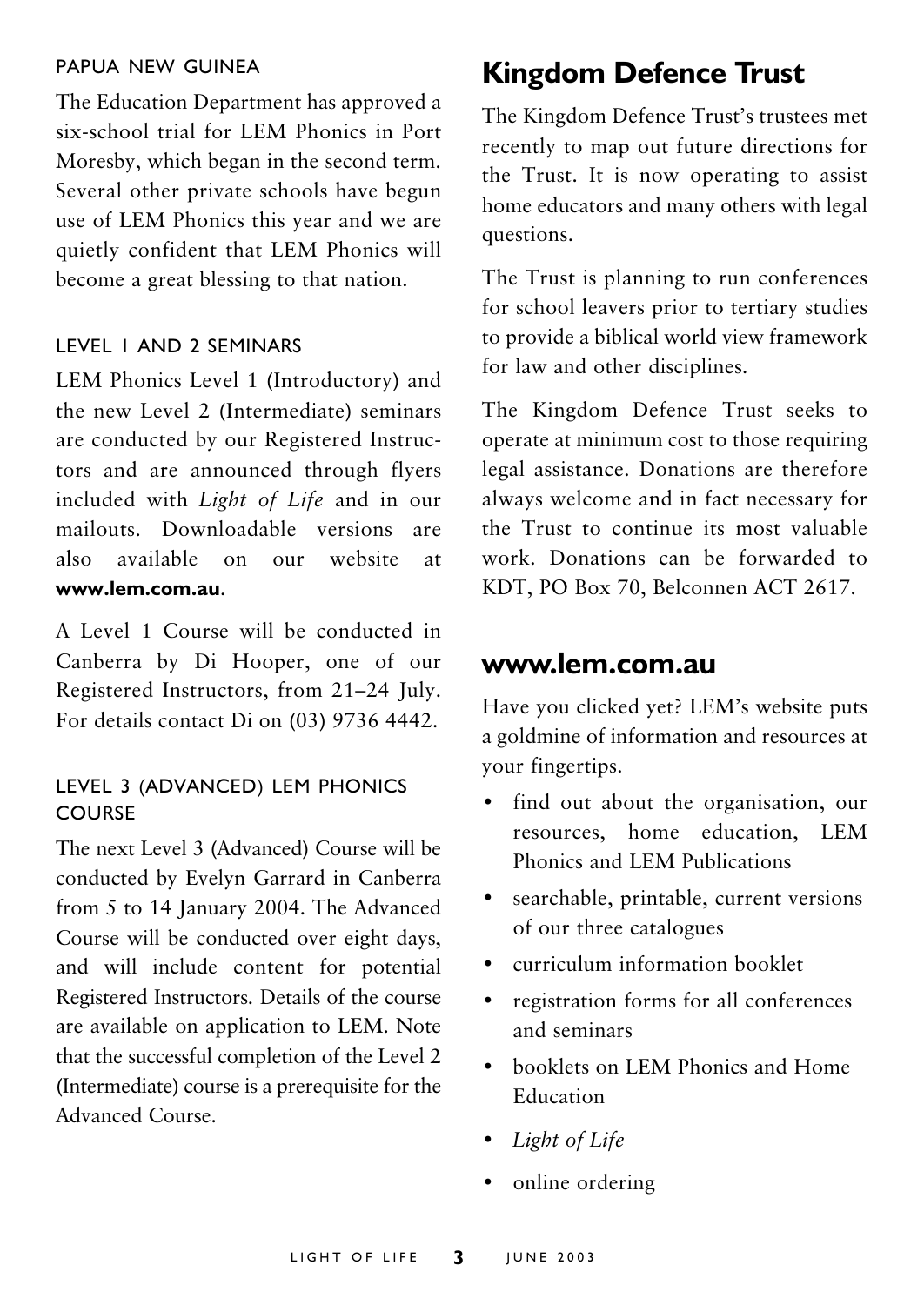# **EXPLORING CHRISTIAN EDUCATION**



PETER FROGLEY

The world has its politically correct buzz words and ideas. Fortunately, or perhaps unfortunately, so does the church!

For a time in the church, it was politically correct to rail against the evil humanists and more recently it is becoming fashionable to talk of a biblical world view It is great to hear this, but I am discovering that what some think of as a biblical world view is not consistent with  $m<sub>V</sub>$ understanding. It is, of course, entirely possible that my ideas of a biblical world view are far removed from God's ideas, so I make comment here aware that He is watching over my shoulder. Nevertheless, regardless of our imperfections it is important for us to develop and express an understanding of a biblical world view.

#### **WORLD VIEW**

I think most of us know that biblical means pertaining to the Bible, and I will return to develop that idea shortly. Let's begin with a world view, which put simply, is the way

we view the world. The way we view the world is determined by the values, attitudes and thought patterns we hold. These are formed through childhood by the teaching and experiences of our lives.

Some philosophers, who were not necessarily opposed to Christianity, have concluded that the young child's mind is a 'blank slate'. The values, attitudes and thought patterns which will form his world view are written on this slate through the events and experiences of life. If you are a conservative Bible-believing Christian, of course, you will immediately recognise the fallacy of this position. If we believe the Bible teaches 'original sin' we will declare there is no 'blank slate', rather a 'sinful state'

Right from the beginning of our deliberations we see that not only is the Bible important, but even more so, how we interpret the Bible. In the position I have presented above, the rejection of the idea of 'original sin' will usually give rise to the 'blank slate' idea. Thus, in developing our understanding of world view, we must recognise that what we believe will be the most powerful determining factor of the world view that we will hold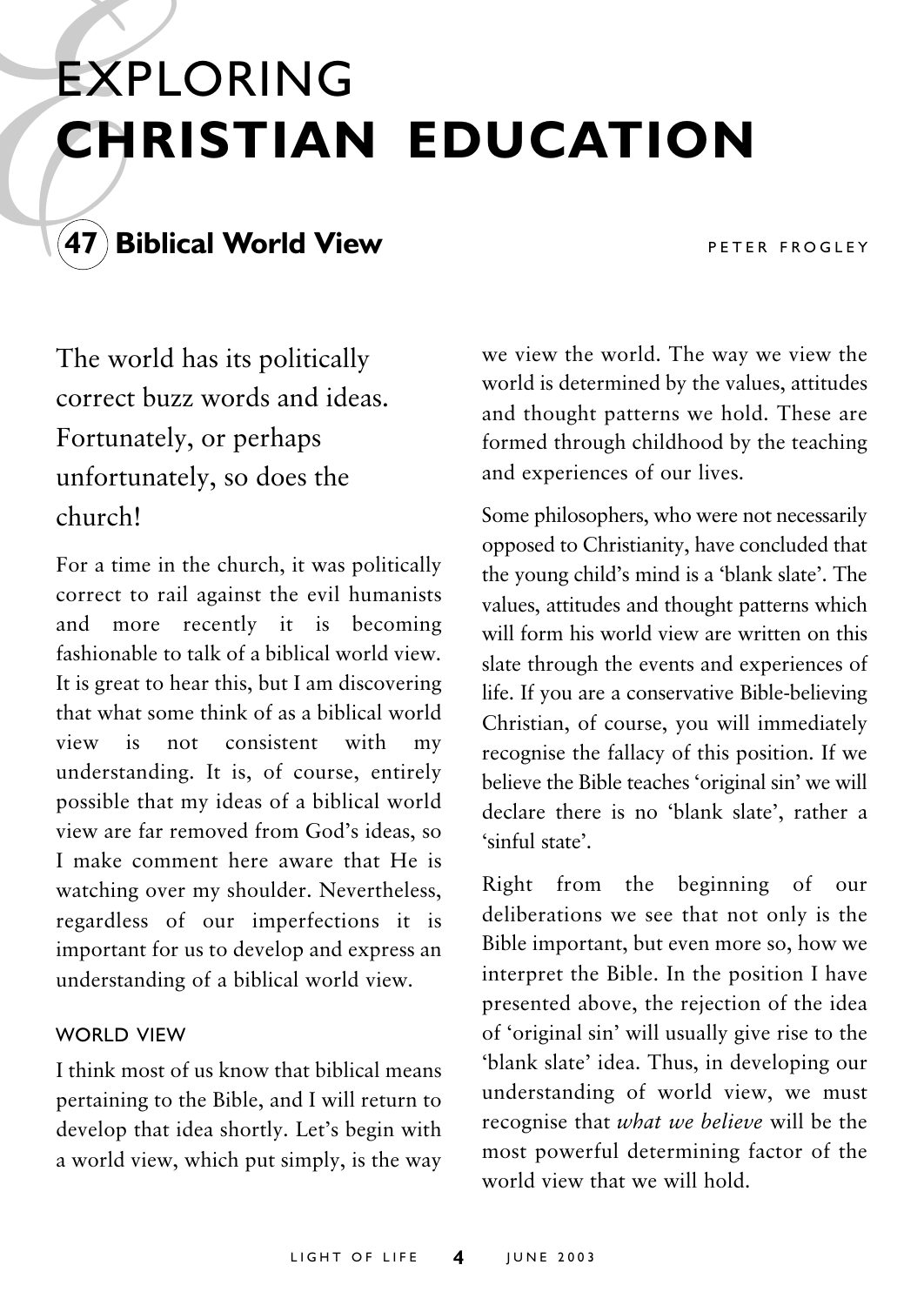#### **BIBLICAL**

Ideas that are fundamental to the cohesion of the scriptures are called *doctrines*. The doctrines of the faith form the framework for the development of a biblical world

view. There are those who suggest that doctrine is not important, but if we plan to build a biblical

Before leaving the Bible, let's consider its application today. If, as I believe, the Bible is the Word of God-inerrent and infallible—then it is imperative that we submit our thinking to its authority. Our

# Without this renewal of the mind

### Christian education is impossible

world view, doctrine is fundamental.

#### THE BIBLE IS THE BIBLE

The content of the Bible—the living word God-remains unchanging  $\alpha$ f and unchangeable, just like its ultimate author, the Holy Spirit. From a practical perspective, however, what we come to believe concerning the Bible is determined to a large degree by our world view.

The Bible stands alone as the authority amongst men, but the 'living word' that is active in our lives is the interpretation our minds (or world view) bring to the Bible. Thus a non-biblical world view will give rise to the formation of erroneous doctrines, even in the name of biblical faithfulness.

Yes—the Bible is the Bible, but interpreted in our minds and in our lives it may well produce fruit quite contrary to that which the Lord intends. That is why the renewing of our minds in the Word of God is so fundamentally important. Without this renewal of the mind Christian education is impossible.

thinking must begin with who God is and what He has declared. We cannot come to the Bible and attempt to interpret it with our own mental capacity. If we do we are likely to find ourselves saying of some aspect of the Bible, 'I can't believe in a God like that!' I hear this refrain frequently from people who consider themselves to be Christian. These people effectively believe that their *personal understanding* of what God is like and has said is the standard by which they judge His Word. This is man's declaration of godhood. Such thinking is humanistic to the core and yet I suggest it is at least a part of almost every Christian's thinking. All of us have elements of humanistic thinking that require the corrective attention of the Holy Spirit.

By extension much Christian teaching is heavily affected by humanistic thinking and values. That is, we bring our humanistic world view to interpret the Bible! I suggest this is the root cause of the proliferation of cults in the world today, as well as much of the erroneous teaching in the Christian church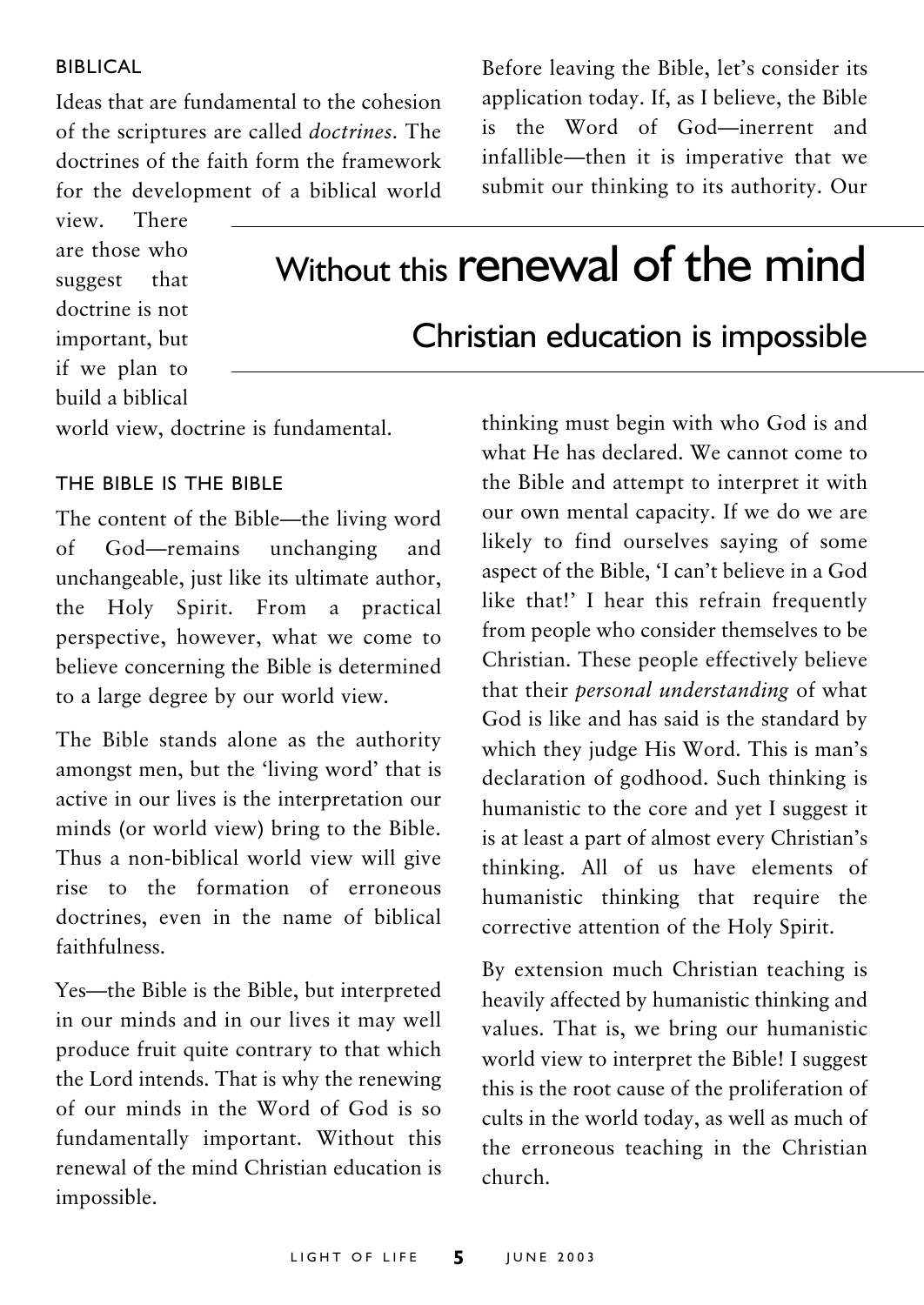#### WHAT AROUT THE WORLD?

If it is true that many Christians have a humanistic understanding of the faith as it relates to the church, what hope will they have of applying biblical truth to other aspects of life? In this case our chances of forming a biblical world view-a view on life that is soundly biblical-will be minimal. This is why so few people seem able to come to grips with applying the teaching of the Bible to government, education, health, finance, defence, etc.

Nevertheless, it is not only possible, but imperative, that we determine to undertake this huge task. It is not trite to say that this is the only hope for civilisation. It is my personal conviction that this is the great challenge and hope of the Christian education movement I believe God is raising up Christian education as a major vehicle in His plan to bring reformation to the Western world

#### MAKING APPLICATION

Theories and ideas are wonderful if they work! Biblical ideas work-they have been the foundation for Western civilisation. Since we decided we know better than God. Western civilisation has been on the decline. Now we are sure we know better than God, we find ourselves at the point of collapse. Indeed we may be past the opportunity for re-formation and the only way forward will be in re-creation.

Whatever the case, we Christians are We face the optimists. situation. understand its gravity and choose to believe that the God who called us by His grace is able. It may, and almost certainly will, take more than my lifetime, but I am investing in the future, which is God'sand He will bring about a great victory in time and space through the power of His resurrected Son, Jesus Christ. We have the privilege of sowing our lives and the lives of our families to be part of the fulfilment of the great plan of our mighty God-the church victorious!

All this is grand, but it is dependent upon our obedience to the Lord and His Word. I believe that means the understanding and application of a biblical world view to every aspect of our lives. Then we ensure that we impart this wonderful message to our children and anyone else who will listen! That is what Jesus was speaking of in Matthew 28 when He said '...teaching them to observe all things that I have commanded you'.

I suspect Jesus taught more (in terms of details) than is recorded in the Bible narrative. In other places I have written and spoken of the reinterpretation of the disciplines, but here I would like very briefly to address some other areas as examples.

#### **MANNERS**

Manners were an important part of our society in the recent past, but as we have drifted further from our Christian moorings, so manners have drifted. Todav it is unusual for a man to open the door for a lady, because we are taught that we are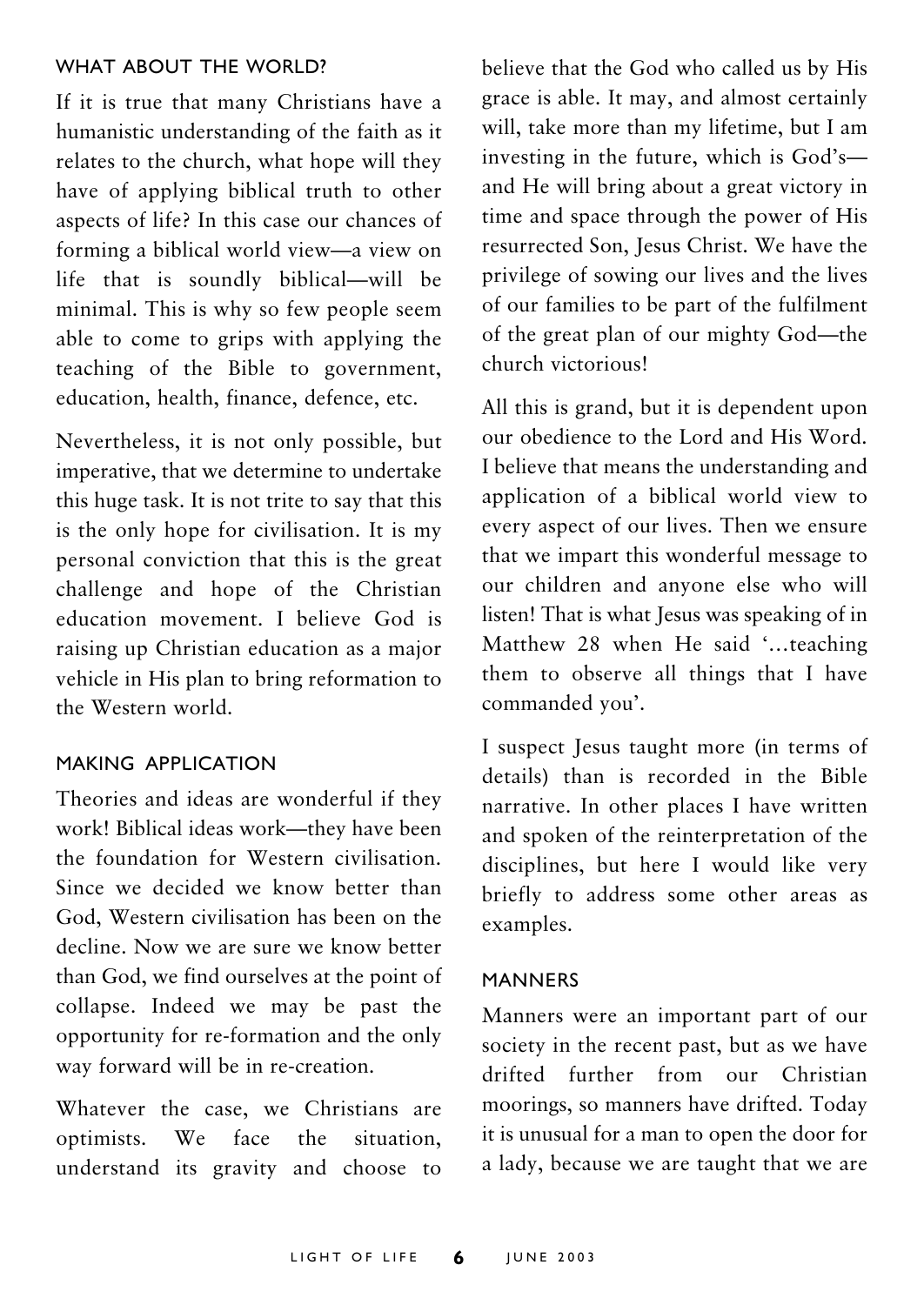all equal. The point with manners is that they reflect our concern for others. Whilst we could enter an endless debate in an attempt to define good manners, the issue here is that manners reflect our world view.

#### **LIFESTYLE**

The way in which we organise our daily lives and the values that form our lifestyle have changed dramatically, but has it been to conform to the Bible or to our human demands? The Bible CHURCH AND STATE

What does the Bible teach about the role of the church and state? What is the issue with the idea of the separation of church and state? What is a biblical standard for taxation? Should the government pay for the education of your children?

# There are a myriad of questions that we, as Christians, **Should be able** to answer from the Bible

sets standards for our lives. For example, we work for six days and set aside the seventh for worship. You may say, 'That is Old Testament law and is not applicable', but what then replaces that important aspect of lifestyle?

#### **FAMILY**

The Bible presents a husband, wife and children as family. It provides the roles and responsibilities for each. This forms a biblical world view for the family. Today, we are told same sex partners should be able to form a family, that mothers need fulfilment in the workplace whilst the children are in day care, and that children need freedom to form their own values without parents forcing their views upon them. What is your world view for your family? Is it defined by the Bible, your ideas, or the world's ideas?

There are a myriad of questions that can be posed that we, as Christians, should be able to answer from the Bible. To be able to do so would demonstrate that we have a biblical world view

How is your world view going? Are you able to define your views and opinions on the basis of the Bible, or do you develop your views and standards from the TV or newspaper? What about spending some time as a family thinking through some of the areas I have raised, assessing whether your thinking is based on the Bible or some other standard?

A biblical world view is very important, but I suspect few ever take the time and effort to actually form one. If we don't, we become the victims of someone else's world view and weaken the testimony we have for our Lord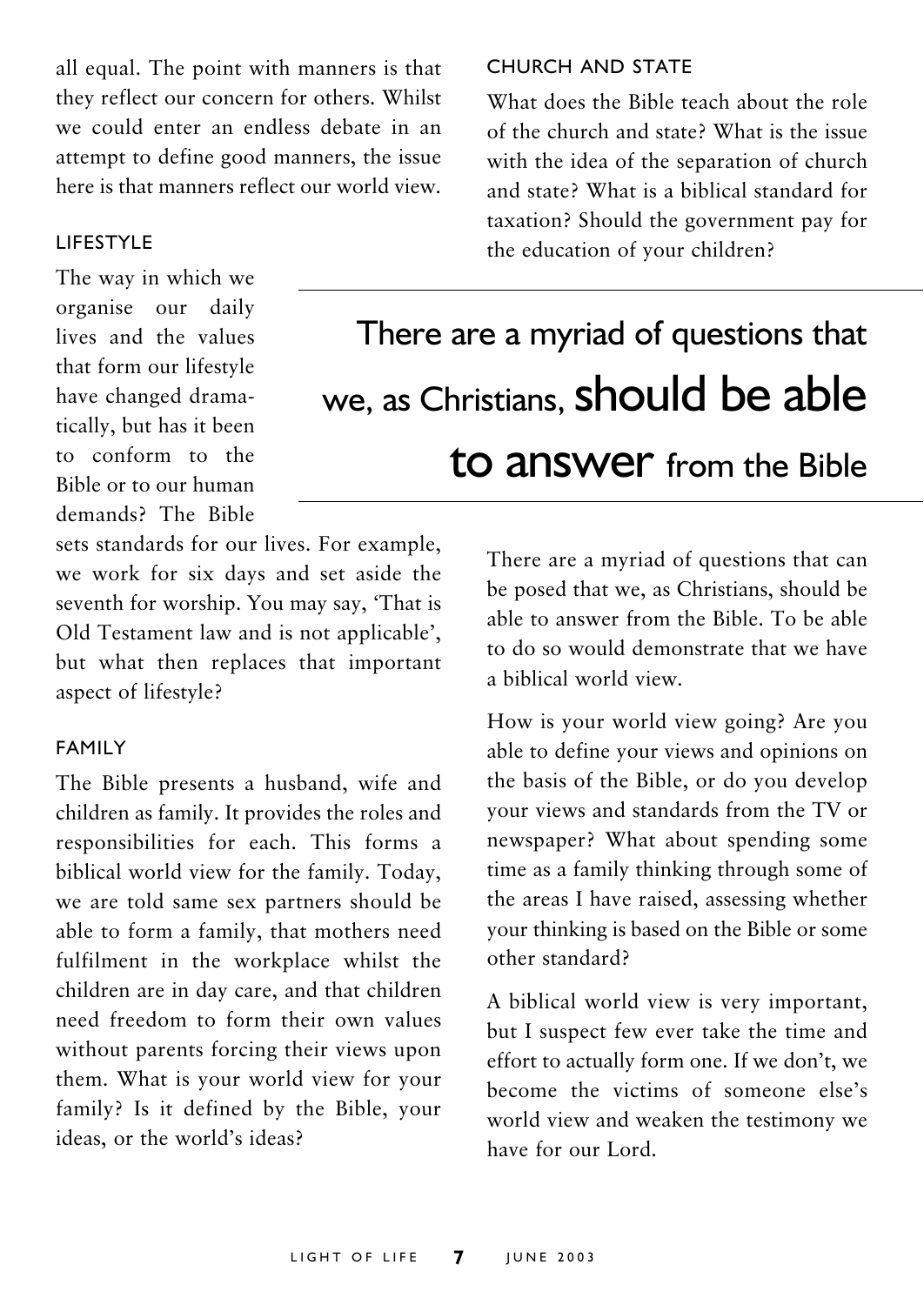

## a Biblical perspective

From many discussions with parents and observations of teaching methods over the years, I have noticed an increasing concern about the music flooding into their children's ears, minds and hearts

#### **CHURCH DIVIDED**

Parents are also concerned at the style of music that is growing in popularity in churches. Years ago, when the world started talking about the generation gap, Christians went to church as families. The generation gap is now in the church. Many churches have two separate services-one for the family (older people and those with young children) and one for the youth (as if teenagers are not part of the family any more). The most noticable difference between these services is the style of music.

#### WORLDLY METHODS

Many parents value their children learning music, but become disillusioned with the world's teaching methods and dissatisfied with worldly philosophies where success is based on superficial performance, exams and competitions. These do not necessarily produce skilled musicians able and willing

to play in church. In fact they often produce a sense of failure.

#### **GLORY OF GOD**

I S Bach wrote, 'Music is for the glory of God and the refreshment of man.' God first and man last. But today it seems that man's refreshment entertainment and intellectual satisfaction are first and foremost Too much emphasis is put on three things:

- 1. glorification of man (especially talented young children);
- 2. music itself (knowledge, study, instrumental and vocal skills); and
- 3. money (more recordings, books and teaching methods to support the music industry).

Church can overemphasise music to the point that worship is worshipped. Music is frequently used as a tool to attract the young and increase attendance. It is the power of the Holy Spirit which draws people to church, not the music.

The whole perspective of music today has largely shifted from being God-honouring and Biblical to man-glorifying and humanistic. The creation which is easily seen, heard and understood by man becomes more important than the Creator. But all of this head-knowledge about music will pass away and be of no use in eternity.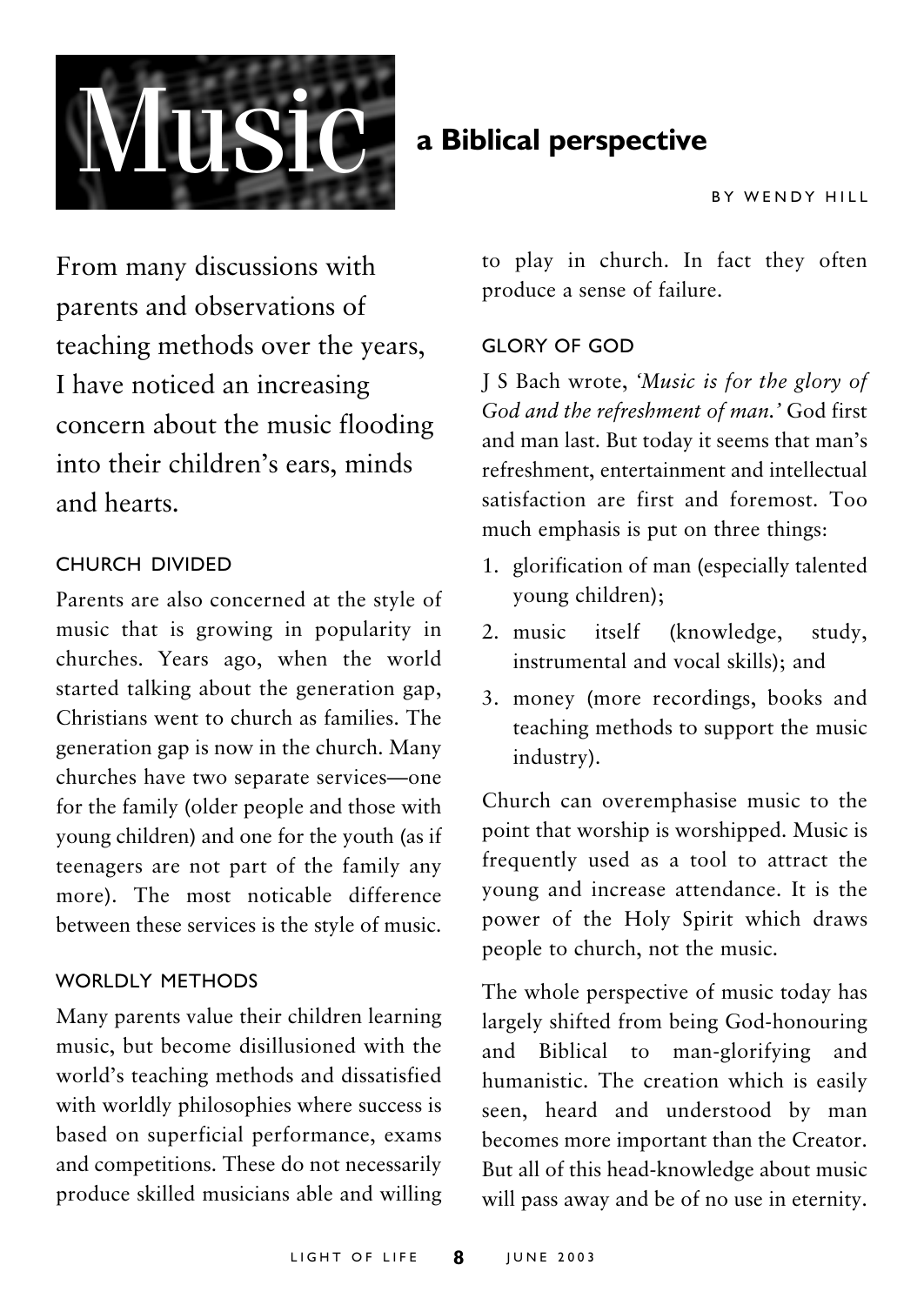Paul tells, 'So we fix our eyes not on what is seen but on what is unseen. For what is seen is temporary, but what is unseen is eternal' (2 Corinthians 4:18).

In the last fifty years, popular music has had world-wide effect not unlike an atomic bomb. The only difference is that an atomic bomb can be seen in the mushroom cloud An atomic bomb devastates and destroys at an atomic level in a ripple effect. The power of atoms in the soundwaves of music has a similar ripple effect. The damage caused to the ears by extreme soundwaves is long-lasting and pernicious.

#### **AWAKFNING**

Thankfully many people now recognise the danger of extreme music and are bringing warnings in articles and books. I believe many of the problems have arisen from the lack of Biblical perspective in music education. Church musicians are trained in the same worldly methods and humanistic philosophies and are thus easily swayed by the music of the day. What they learned as students has a powerful influence on their musical preferences.

#### SPIRITUAL ROOTS

Let's go below the surface layer of music to the spiritual roots and look at two of the basic elements of music-rhythm and melody.

#### Rhythm

Rhythm comes from the ancient Greek rhythmos meaning 'measured movement.' A very simple definition of rhythm is 'long and short sounds with silences moving through a timeline'. The essence of rhythm is time. Without time we do not have rhythm. God created time. Music sounds are measured in the number of beats or counts they last, e.g. a long sound may get four counts and a short sound may get one. Beats are even, like a ticks on a clock, and always in the background. Silences and rests are vital to rhythm because they provide life and energy. God created rhythm at the time of Creation when He started the night/day pattern and the Sabbath, a day of rest. Night and the Sabbath are for refreshment and renewed energy. In the book of Psalms the word Selah means to pause, meditate, ponder and refresh the spirit. Rhythm represents the body or flesh. In the Greek, it refers to earthly and bodily functions.

Now let's apply this Biblical perspective to today's music. The most noticeable and dominating music element is rhythm with its strong beat combined with excessive loudness. There are no times of silence The beat is so relentless and repetitive it drains the listener. Rhythm is out of halance with other music elements, allowing the body/flesh to dominate.

#### Melody

Melody comes from the Greek melos meaning word, limb or part of something. A simple definition of melody is high and low notes following each other like words. Melody and words/language are very closely linked. God created language. Melody is meant to be sung. High and low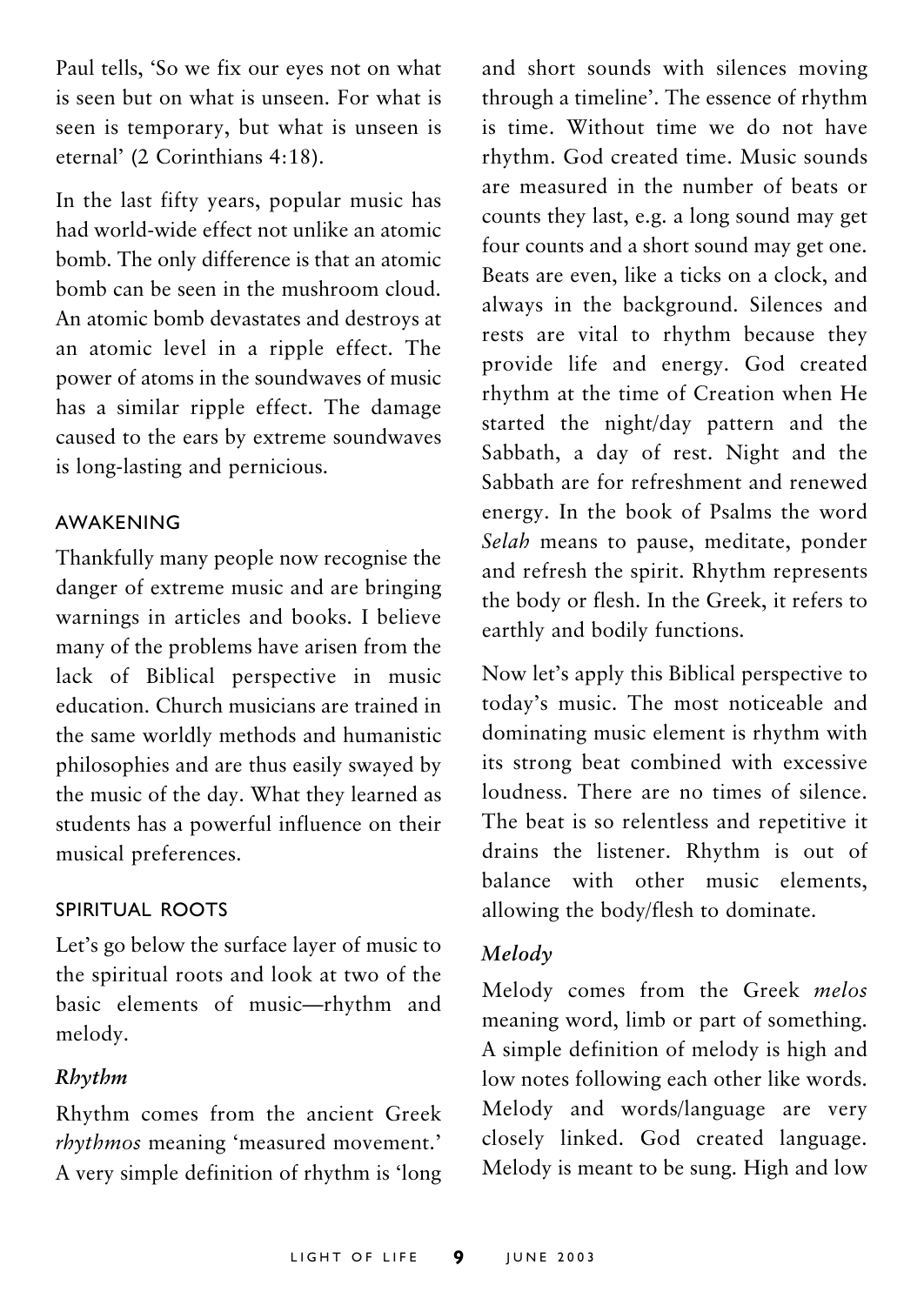notes are sung one after the other just as words are spoken one after the other. A melody would not make sense if all the notes were played at the same time. Just as rhythm represents the body, so melody represents the spirit. The spirit is what differentiates us from plants, animals and rocks. In the Bible, the word melody is used many times and is almost always associated with praise, joy, delight, gladness, happiness, rejoicing and a new song.

#### POPULAR MUSIC

How does this relate to popular music today? In rock music, words and melody are drowned out by rhythm, beat and volume. Do we hear sounds of praise, joy, delight, gladness, happiness and rejoicing? Do we feel peace and refreshment or tension and unrest? Do we observe a clear example of body dominating spirit? Do we hear rhythm and melody in balance and order with God being glorified?

What does the Bible say about balance and order? 'God is not a God of disorder but of peace' (1 Corinthians 14:33). If God created music then are there some types of music which are not acceptable to Him? He told Amos how He despises certain types of offerings in religious feasts and assemblies. 'Away with the noise of your songs! I will not listen to the music of your harps' (Amos 5:23).

We have only briefly looked at balance between two music elements but there are many more elements all with spiritual foundations. Music plays a major part in moulding character. Students need to be taught the Biblical foundations to understand how music fits into the rest of God's creation so that music does not dominate their lives.

#### GIFT OF MUSIC

The Gift of Music program is based on scriptural foundations with fourteen music elements

Together with The Elements of Music (its theory/history/appreciation course and piano course, aims to bring music education into the flow of God's creation. Worldly courses do not acknowledge God at all, and Christian courses tend to be more Christianese than Biblical. The two Gift of Music courses are unique in that they use music as a tool to teach about God, rather than use God to teach about music

The Gift of Music aims at prevention rather than cure, focussing on presenting a godly music education, rather than criticising the present day praise and worship ministry. This biblical standard will enable the next generation of young musicians to discern God's balance and an order in music

Students can also get to know God better as they see His character reflected in music and understand that 'Education is the unfolding of God-His character and His creation.' (Peter Frogley, Light Educational Ministries). Our aim is to know the living, personal God through music, rather than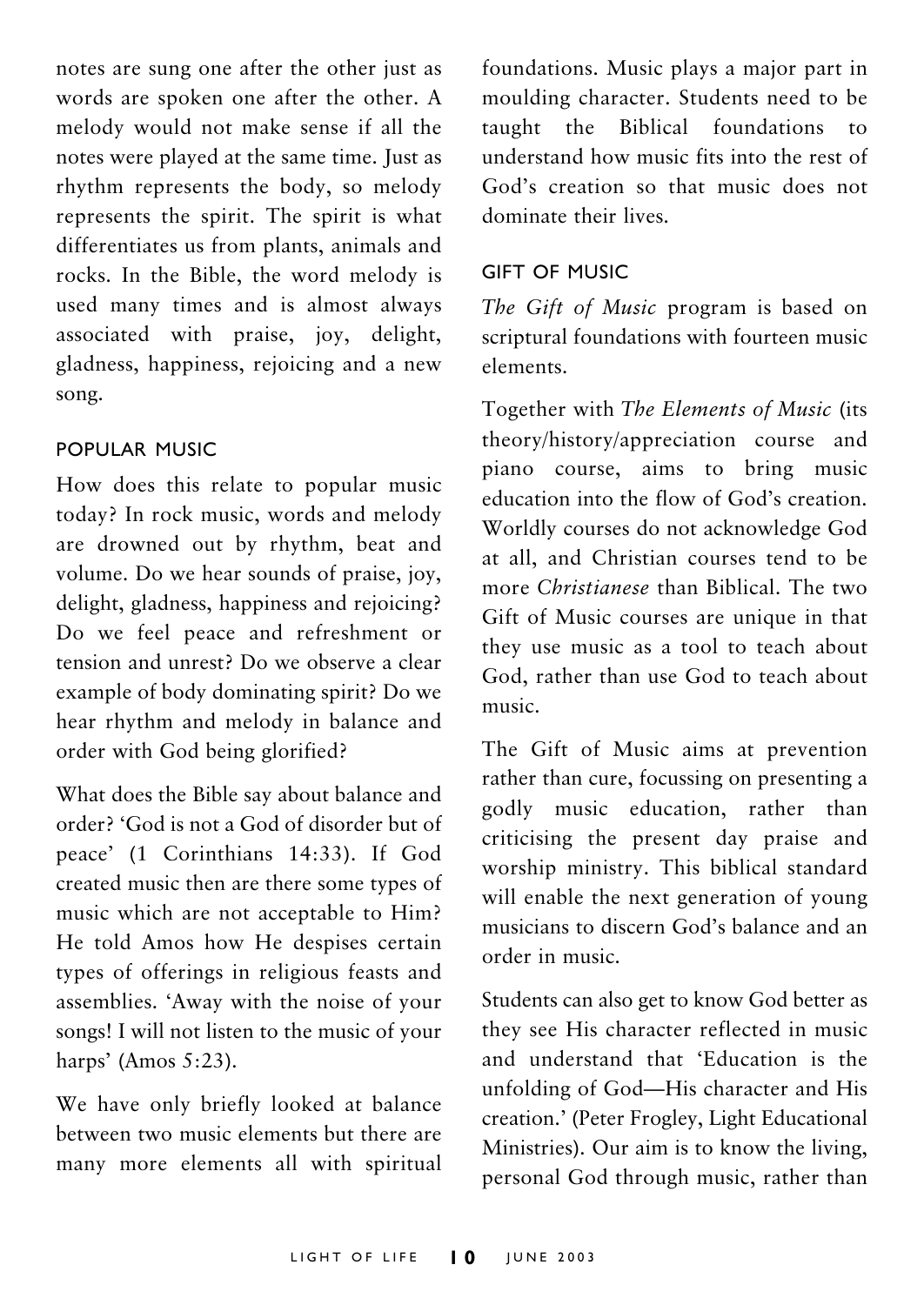be drowned in a sea of music knowledge, performance and exams.

Neither playing an instrument well, nor playing in church, will get one to heaven, but music is clearly an important part of God's creation. Therefore, let us teach music from a Biblical perspective and ensure

God comes first in our study and appreciation of music 'Seek first the kingdom of God and His righteousness and  $a11$ these things (including music) will be given to you as well' (Matthew 6:33).

#### Music for our Maker

A piano course which requires training of the teacher in this method

Currently there are trained teachers in Victoria, South Australia, Malaysia and New Zealand

use music as a tool to **teach** about God, rather than use God to teach about music

'In all your ways acknowledge Him and He will make your paths straight.' (Proverbs  $3:6$ ).

'Acknowledge' in the Hebrew means 'comprehend, consider, declare. be diligent, discern, discover, familiar friend and have knowledge of'. Our English word does not fully convey the same breadth of meaning.

#### THE GIFT OF MUSIC PROGRAMME

The Gift of Music consists of two separate courses.

#### The Elements of Music

theory/history/appreciation A course. designed to be used without previous music training.

This has now been used in all states of Australia, plus Malaysia, Singapore, New Zealand and the IISA

#### ONGOING SEMINARS

Wendy Hill has presented the materials in seminars and workshops in Melbourne, Malaysia, Singapore and New Zealand.

After a highly successful workshop in New Zealand in April 2003, there will be a second seminar in New Zealand from 28  $\text{July} - 1$  August 2003.

For further details on this workshop please contact<sup>.</sup>

The Gift of Music Workshop-A Biblical Perspective

Roy Brown-IBLP **PO Box 192** Marton NZ 5460 Ph 646 3278 277 email roy.brown@iblp.org.nz

Wendy Hill International 61 03 98026317 email thegiftofmusic@optushome.com.au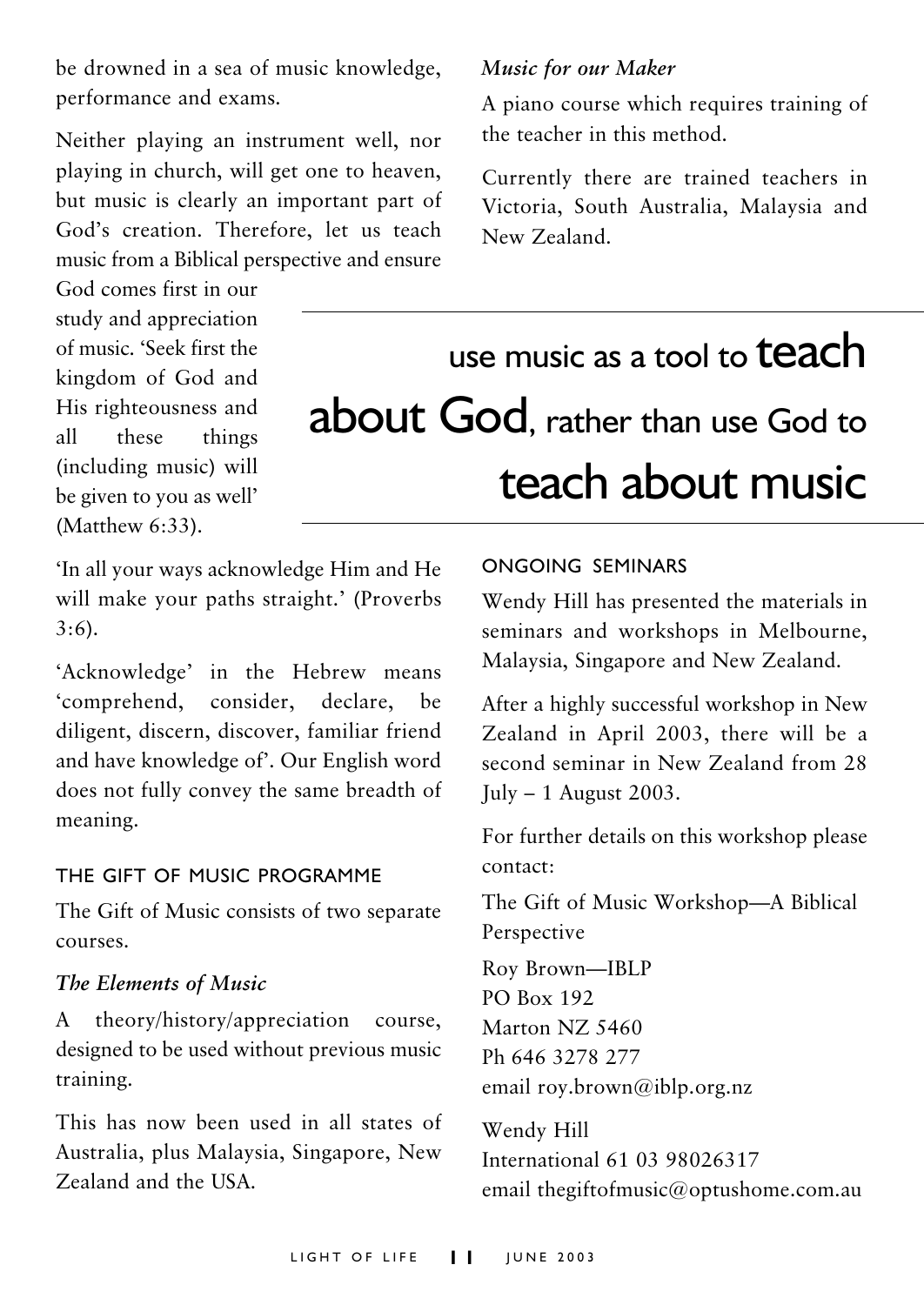#### **BUILDING PROJECT**



If you are a parent with children who have developed the art of speech, you will have heard on more than one occasion, 'Are we there yet?'

Well that is an appropriate question for us to ask about our building programme. Unfortunately, the question is not directed to any actual building, rather to the process of acquiring land upon which we may build a building. I would like to be able to write that construction began last week, but I am restricted  $\overline{f}$  $\mathbf{f}$   $\mathbf{f}$   $\mathbf{f}$ that  $_{\text{OII}}$ r Development Application is in the final stages of approval'.

That is good news and we are pressing on trusting the Lord to lead us and bring people and contacts that will enable us to complete this project whilst we are still solvent

We are encouraged by God's grace and are still expectant that we will be able to begin construction in the second half of the year. I am not quite as confident that we will be finished and in the building by the end of the year.

We praise God for the generosity of many of our friends in assisting thus far, but there is still significant need. Again we ask those who have not yet given to please consider assisting us with our building project. We have enclosed a response slip for your convenience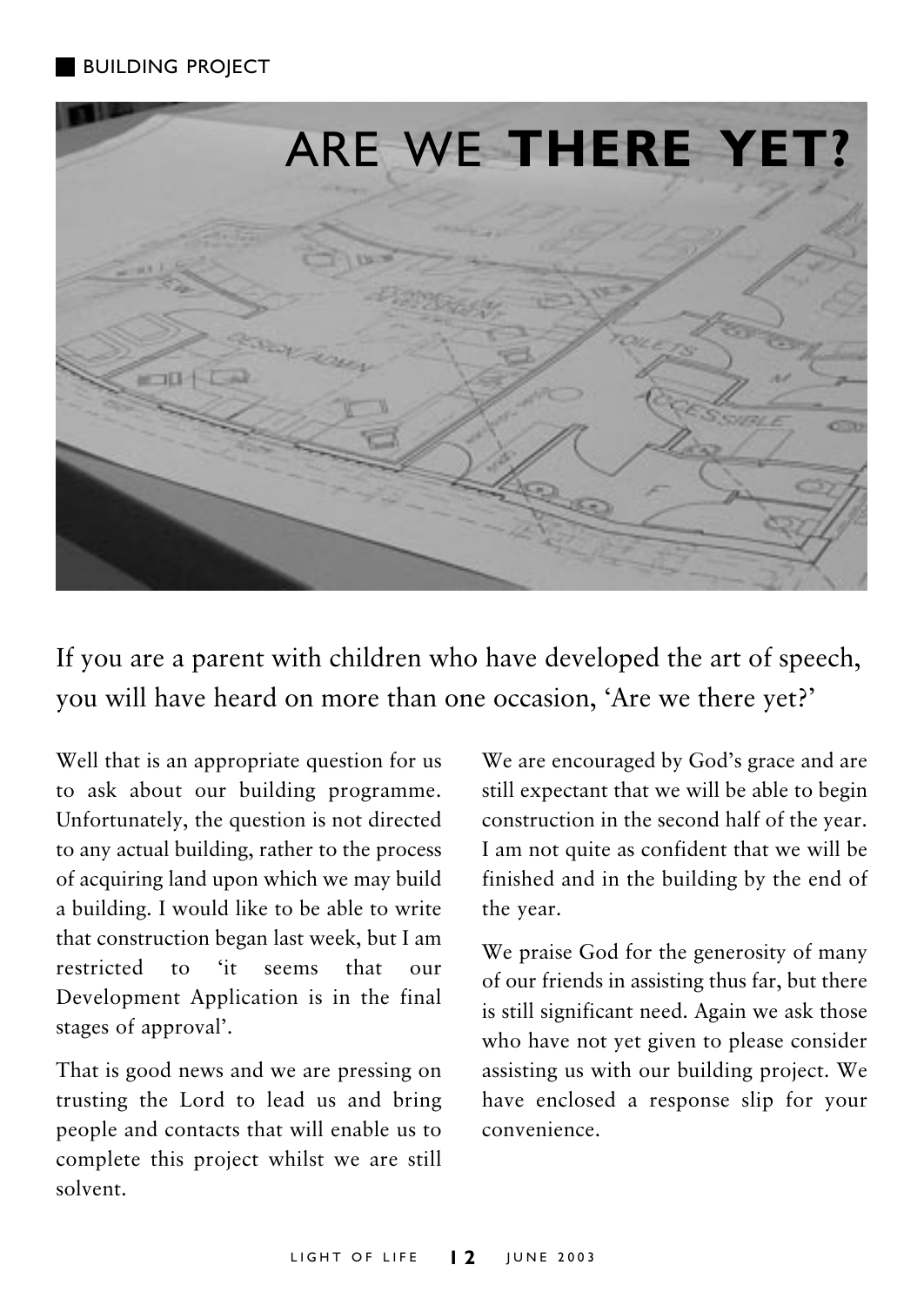# **TEACHING OUR CHILDREN SOCIAL GRACES**

BY AARON H. MARTIN

What are social graces? Social graces could be defined as 'beauty or charm of form, movement, or expression; the attractive qualities and manner of human beings in their dealing with one another'.

It could also mean 'the sense of what is right and proper; decency and good manners around other people'.

If social graces could be explained with an organised chart, 'Consideration for others' would be at the top. Following this heading might be kindness, patience, tact and selfrespect. Details such as how to answer the door or the telephone and how to introduce people would come at the end of the list.

All the details of social graces are meaningless if they do not spring from consideration for others.

Our children are considerate when they have been taught to play quietly when their family is visiting someone, or when they are not loud and boisterous after a church service. Consideration is expressed when we write a letter of condolence or send a sympathy card, sharing another's grief. Children should be taught to open and hold the door for others and to pick things up that someone else drops.

Consideration is also expressed when we say 'please', 'thank you', 'excuse me' or 'I am sorry'. These common courtesies need to be exercised and taught in the home.

Social graces affect our expressions and manners in public. Bad manners should be corrected hecause they portray inconsideration of others. Such things as carrying on an embarrassingly personal conversation in the presence of guests or at mealtime, coughing into people's faces, combing our hair, picking our teeth and cleaning our fingernails in public are not good manners, because they are not considerate of others.

To do anything in public or at home that could annoy, embarrass, disgust or inconvenience other people is not good social grace. As we are considerate of other people's feelings, opinions and welfare, we are exercising the courtesy on which all social graces are based.

Children need to be taught social graces because they are very selfish by nature. By nature, they consider only themselves. When they are infants, someone caters to their needs and comforts. However, as they grow older, they need to be taught to share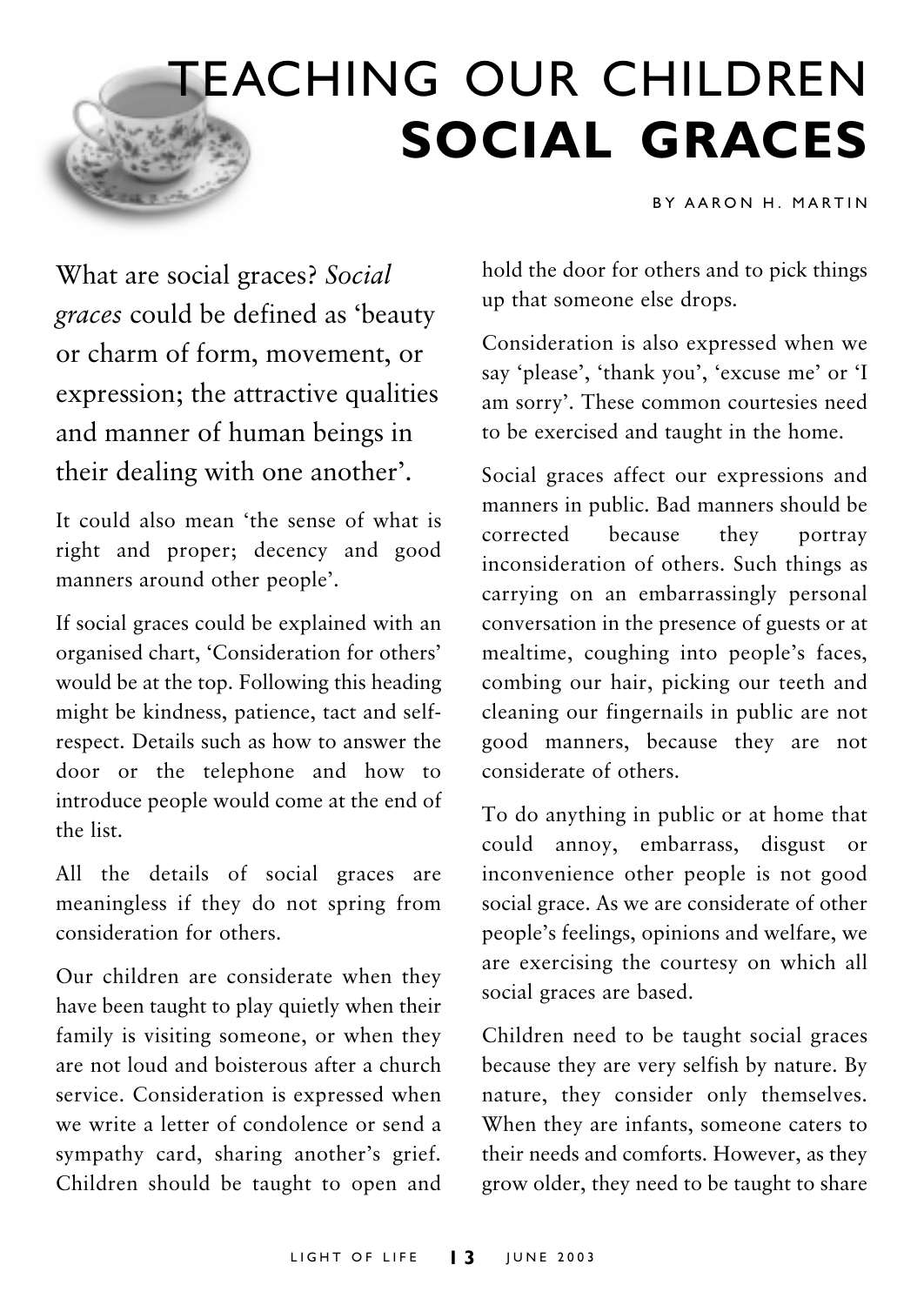with and consider others in life. If the child's selfish nature is not corrected or disciplined, he will likely struggle with selfishness and inconsideration all through life. He may also find it difficult to fit into school or church life

Social graces include kindness and compassion. These Christian attributes are best taught when children see them exercised or when they

experience kindness toward themselves Ephesians 4:32 says. 'And be ye kind one to

another, tenderhearted, forgiving one another'. Rudeness, unkindness, and mocking should not be tolerated, at home, at school, or anywhere else. If a child pinches or hurts another, he must be punished. Thus he learns the relationship of pain associated with unkindness to others. Children who poke fun at the mistakes of others and those who have a habit of staring at a special child, children of different races or  $\alpha$ r nationalities, need to be helped to overcome that unkindness

Another social grace is how we talk to or around others. As children grow older, they need to be taught what the Bible teaches about the tongue. We must help them understand that 'the tongue is a fire' (James 3:6) and that it can be more rude than a pinch and hurt much longer.

Social graces also include the common courtesies, such as table manners. responding to older people when they talk to us and respecting the personal property of others. What belongs to someone else is not ours. Others' houses, cars, tools, closets, drawers, school desks or lockers are off limits unless special permission has been granted. A child who pulls back his toy when another tries to take it from him. has already begun to understand something about personal property. Children need to be taught to take care of their things as well as to share them with others.

# children are very selfish by nature

Teaching the social graces is best accomplished by precept and example. A spirit of kindness and consideration is basic to both adults and children. Good manners are primarily learned by imitation. If parents are rude and inconsiderate, the child very likely will be also.

Furthermore, we should not pressure our children into good public perfomance while not requiring social graces at home. This may confuse the child and could result in a two-faced Christian experience later in life. The exercise of social graces will help the Christian express the spiritual graces of love, mercy, patience, forgiveness, and forbearance toward others.

Let us as parents be diligent in teaching our children good social graces, helping them be a blessing to others in life. The Golden Rule is really the essence of all social graces: 'And as ye would that men should do to you, do ye also to them likewise' (Luke 6:31).

The Christian School Builder, Nov 2000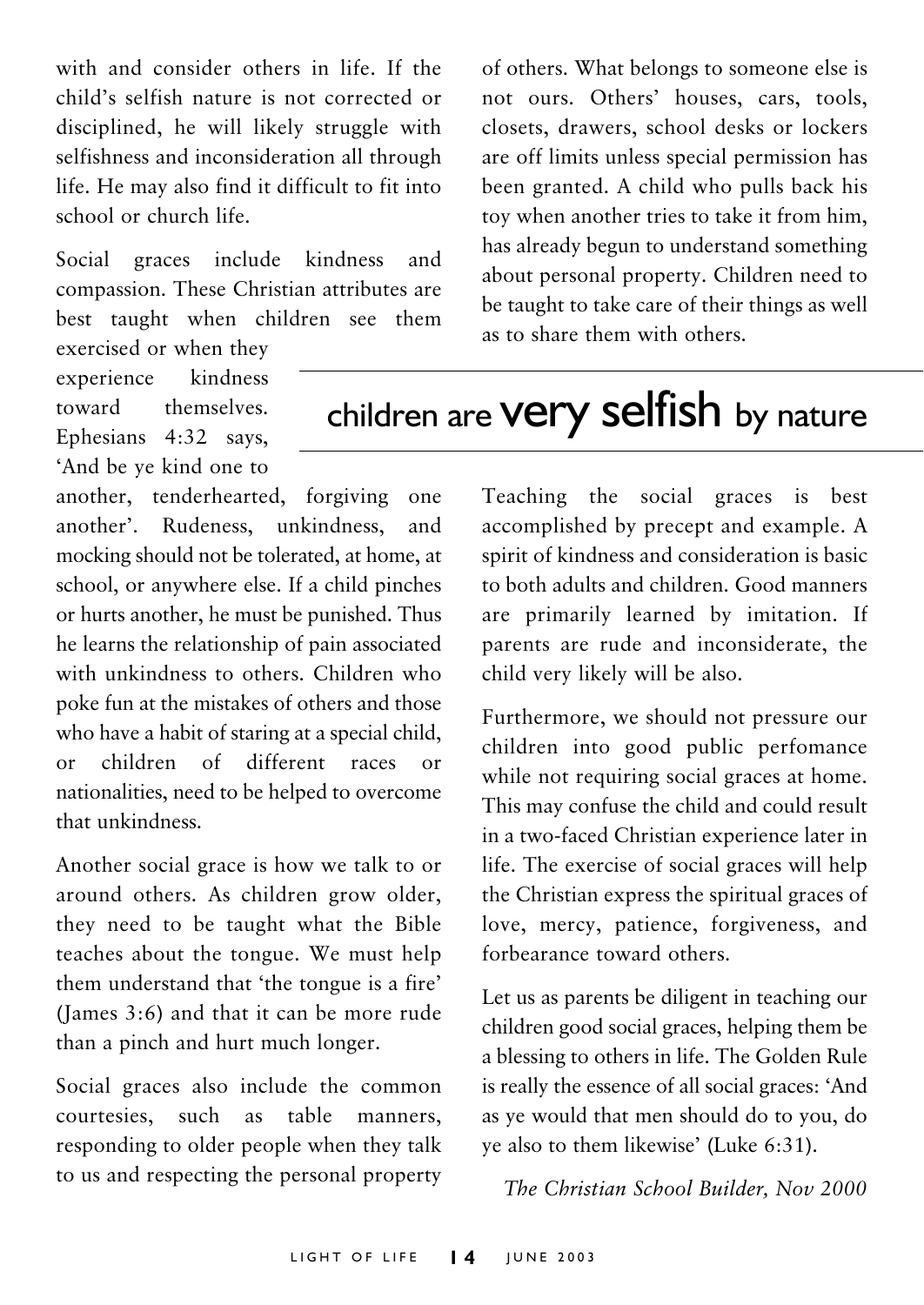

# **SOCIALISATION**

## **Better Solitude than Sin**

**BY MICHAFI MCHUGH** 

In the fast-paced world of twentieth century America, where fast food, traffic jams, broken homes and migraine headaches are a frequent reality, a growing number of Christian parents are beginning to reconsider the importance of solitude in their family life.

In the area of education, for example, a significant number of parents are removing their children from schools whose environments are devoid of moral and Biblical absolutes and teaching them in the privacy of their own homes. These parents have come to the realisation that their children's emotional and spiritual wellbeing will be damaged if they are left in the violent and chaotic atmosphere that so pervades public and private schools today. The majority of Christian parents who go in the direction of private home education do so out of desperation and utter frustration with their local educational alternatives

Ironically, however, these same parents are often the first ones to apologise to local

family members and friends for the fact that their home-taught children will miss out on much of the social interaction that child development 'experts' claim is necessary for children to develp into well adjusted, morally sound adults. Few Christian parents who start home schooling realise that perhaps the best reason for educating children at home is to keep children away from sinful and destructive influences. It is unfortunate that most parents automatically accept the view of modern pagan psychologists that children stronger personalities develop and character traits when they regularly interact with large numbers of children; for this commonly stated viewpoint is totally false. The Bible, educational history, and the obvious disintegration of American culture all remind us that young people (as well as adults) need a steady dose of solitude if they are to develop and mature into productive, self-disciplined, Godfearing citizens.

Contrary to popular myth, parents should try to keep their children as much as possible by themselves; away from evil influences; separate; alone. Of course, this is to be understood with proper limits and restrictions; for to a certain extent,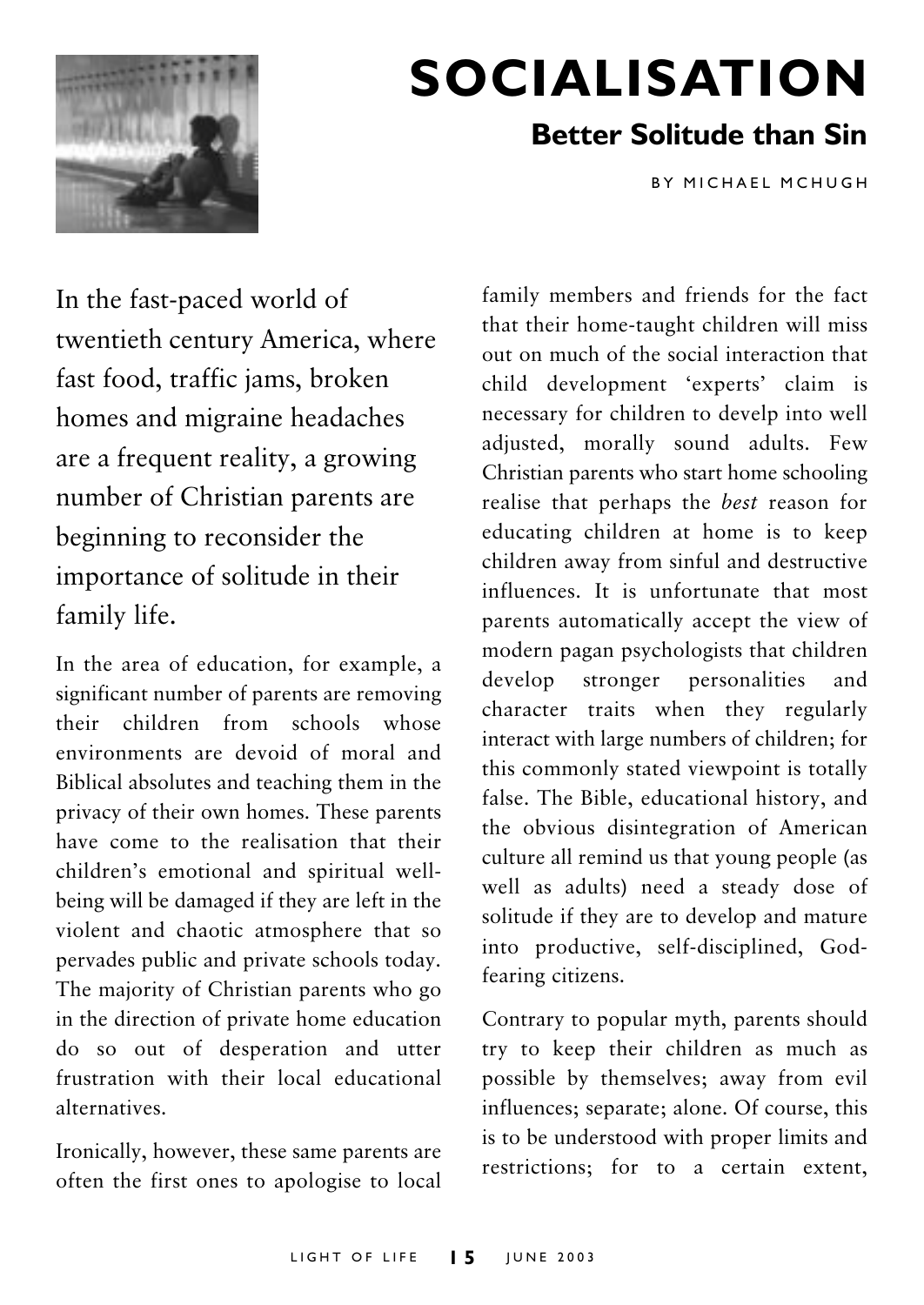associating with others is of advantage to children, both intellectually and morally. But this extent is almost universally far exceeded, for it will be generally found that the most virtuous and intellectual are those who have been trained to think for themselves. The issue, then, is not whether socialisation is necessary for children to properly mature; all children have social needs. Rather, the issue is whether parents should place a higher priority on the *auality* of socialisation to which their children are exposed, instead of merely concerning themselves with the *quantity* of their children's social contacts. As an aside, it should be stressed that the most biblical way for Christian parents to provide their children with quality socialisation is for them to act upon the words of Psalm 127 and have large families!

Christian parents today are too often criticised for being selective and discerning when it comes to choosing which youngsters they will permit to interact with their children. Our nation's first president. George Washington, put the proper standard for socialisation into clear focus when he wrote 'It is better to be alone than in bad company'.

In fact, all history and experience shows, and it is rather a dark sign in respect to human nature, that the mutual influence of man upon man, is an influence of deterioration and corruption. Where men congregate in masses, their depravity thrives and the lesson of history reveals that men will keep nearer to innocence

only by being remote from one another. It should not surprise us then that densely populated cities are consistently immoral: an army, a ship, a crowded prison, always exhibit peculiar tendencies to vice. So with the young. Boys learn more evil than good of their play mates at school; a college student who is quiet and sober at home is often wild and insubordinate when away at college; and how often has the school teacher found that either one of two troublesome children seem subdued and dutiful when the other is away. It seems as if human nature can be controlled only in a state of segregation; in a mass, it runs at once to corruption and ruin. The Tower of Babel and the trial of Jesus are but two examples that support the view that a congregation of men is prone to evil activities. It is quite common for competent godly counsellors to encourage parents to keep their children from the company of bad companions; we must, however, go much farther and almost say, keep them from company, good or bad.

Thus, to the extent that perpetual interaction among the children of a town or neighbourhood is impeded, within proper and reasonable limits, the moral welfare of the whole community will be advanced. Fewer companions and fewer temptations will permit children to enjoy many hours of solitary activities such as personal Bible study, reading, arts/crafts and prayer. All human beings, especially children, need time to completely relax from the daily burdens and occupations of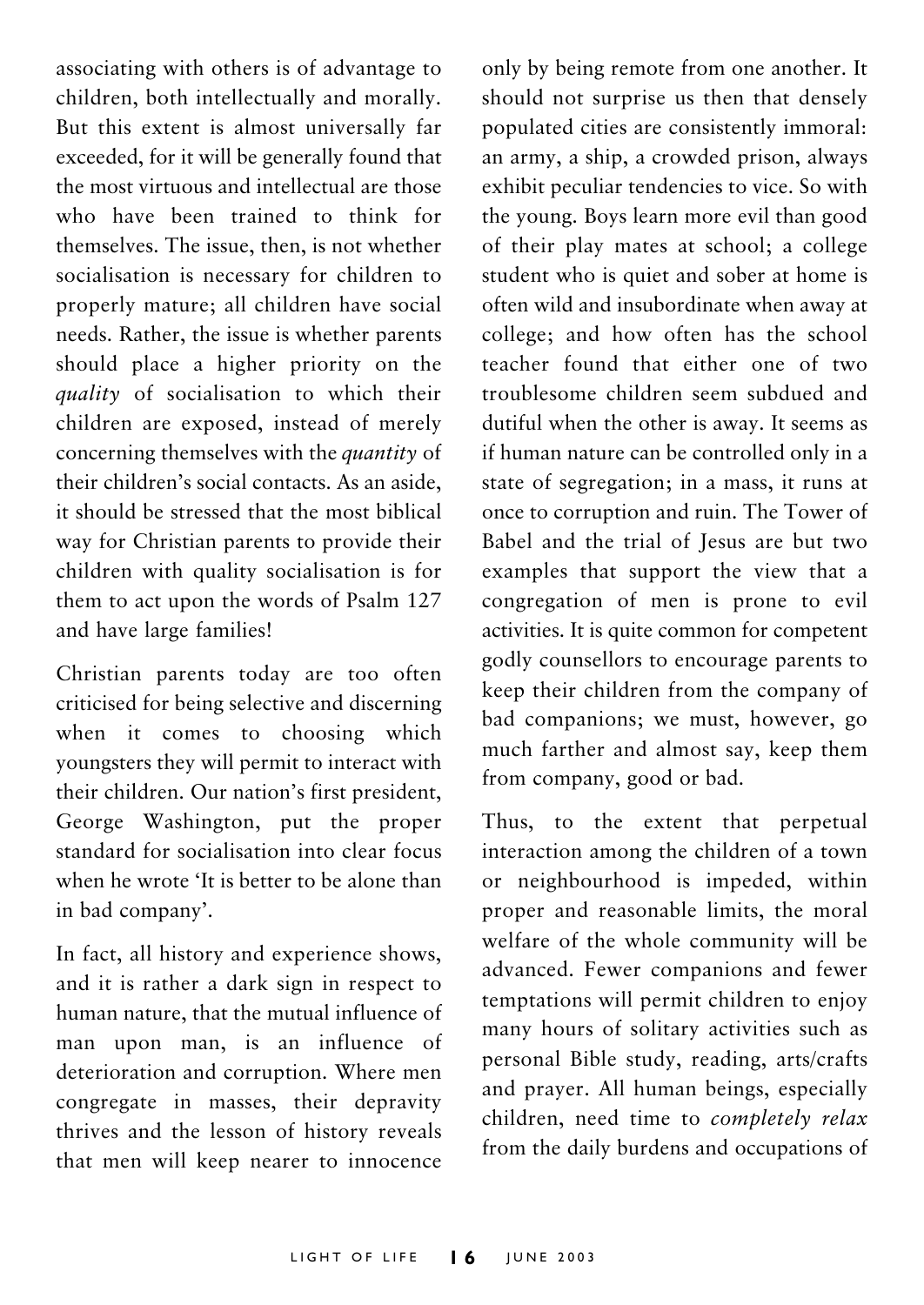life and collect their thoughts. The New Testament scriptures document the fact that the Lord Jesus Christ frequently sought solitude during His earthly ministry. Therefore, it seems entirely proper to conclude that if Christ Jesus placed a high priority on solitude, so should all Christians

The vast proportion of people today who are vicious and immoral became so before they came of age: therefore, he who concentrates on sheltering his children from satanic and evil influences will find that his children will be more open and receptive to biblical truth and morality

It is often said that young people must be exposed to the temptations and bad influences of the world in order to learn what they are, and to learn by

If evil is deliberately avoided in youth, it will tend to be avoided **later** in life

experience how to resist them. 'Children must not be protected from corrupting influences,' say the advocates of early temptation. 'for they will have to face these influences sooner or later in their lifetime' But this is not so. If evil is deliberately avoided in youth, it will tend to be avoided later in life

A virtuous person in any honest pursuit of life comes into contact or connection with vice on rare occasions only. This is not to say that because someone is virtuous he will not be confronted with evil and vice more or less every day; rather it is to point out that this individual's Christ-like habits, associates and principles are such that evil is kept, as it were, at a safe moral distance. It does not possess that power of contamination, which a corrupt school boy exercises over his comparatively innocent companion.

during their entire life. In the final analysis, all parents must choose which path to place their children upon, and it will either be a path of solitude or social corruption. It is so important for home school parents and Christian people in general to divorce themselves from the false and pagan view of 'socialisation' that has so captured the minds and hearts of America's post-Christian culture

'Finally, brethren, whatsoever things are true, whatsoever things are honest, whatsoever things are just, whatsoever things are pure, whatsoever things are lovely, whatsoever things are of good report; if there be any virtue, and if there be any praise, think on these things' (Philippians 4:8).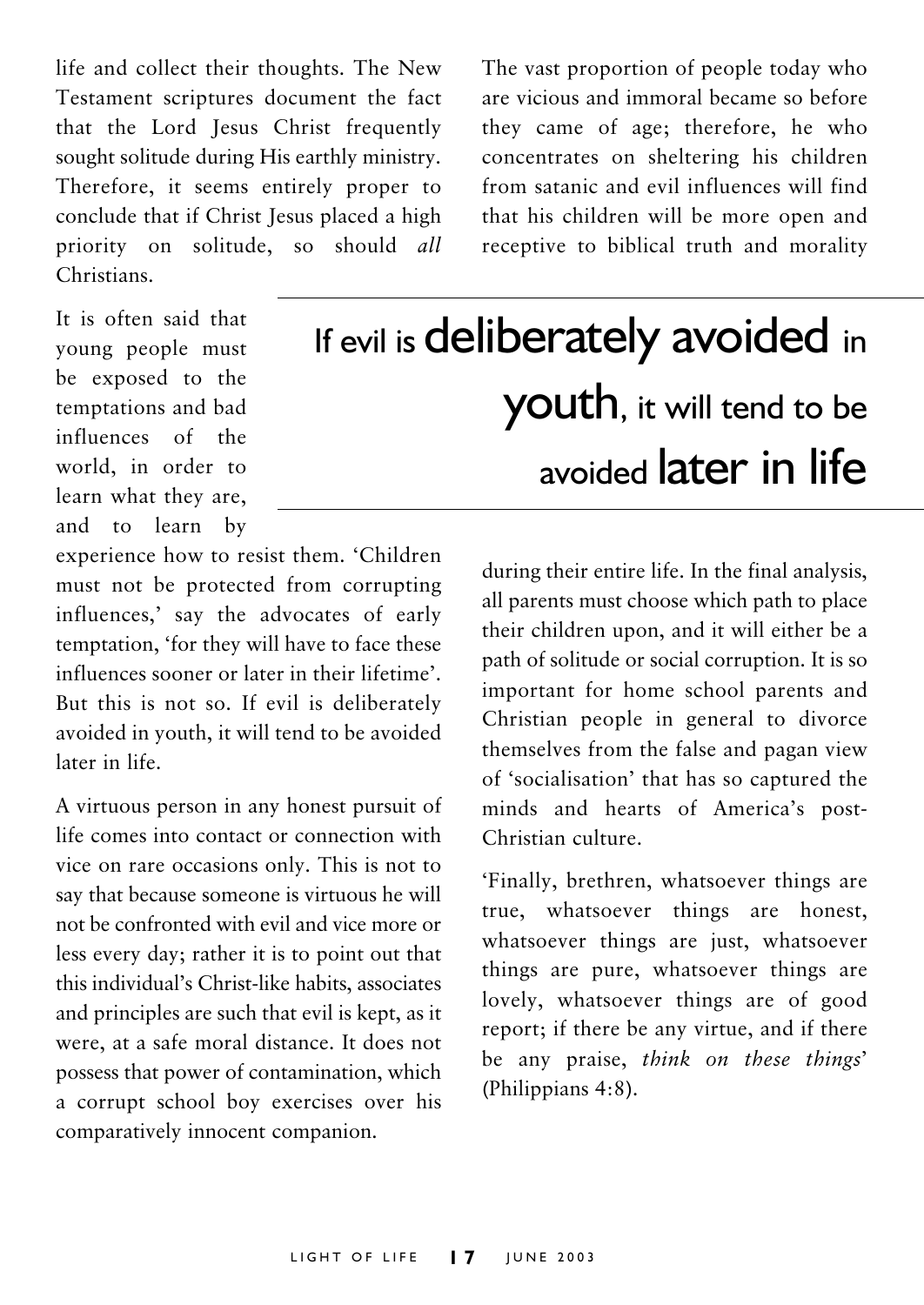# **DEFENDING THE TEMPLE**



PETER FROGLEY

We are surrounded by any number of threats against our well being. Our fragile body is surrounded by germs, bacteria, toxins, polluted air, heat, cold, etc. It is a miracle any of us survive.

If you have been reading these articles on health, It will not surprise you that God has provided us with some remarkable defences against invaders. These 'normal' functions have been built into our bodies by our wonderful Creator. We don't need to consciously activate them as they are part of the function of our 'innate intelligence'. God is pro-life and has created our bodies with a myriad of defence mechanisms which spring to action the moment our well being is threatened.

We begin with the skin and progressively work into the body, discovering at each level another line of defence. Until toxins are absorbed into our bodies from the stomach, they are effectively outside the body. So our first four defences are effectively outside the body.

#### **FXTERNAL DEFENCES**

The skin shields our bodies, keeping toxins and foreign substances out. The skin reacts to toxins in an attempt to isolate them and keep from spreading to other parts of the body. Some of the skin's reactions are. burning sensations, swelling, rashes, itching and the closing of pores. For example, an antiperspirant may work because it contains a toxic ingredient that causes the pores to close and prevent perspiration.

The sensory system seeks to protect us from danger by warning of harmful substances through such indicators as burning eyes, offensive odours, bad taste (salty, bitter, or a burning sensation); or reactions of the body such as coughing, sneezing, vomiting, diarrhoea, etc.

Respiratory **System** The defence mechanisms God has built into our respiratory system are offensive odours. burning sensations of the air passages, a cough reflex, sneezing, production of mucus and the cilia lining of the respiratory tract to move toxins out of the tract.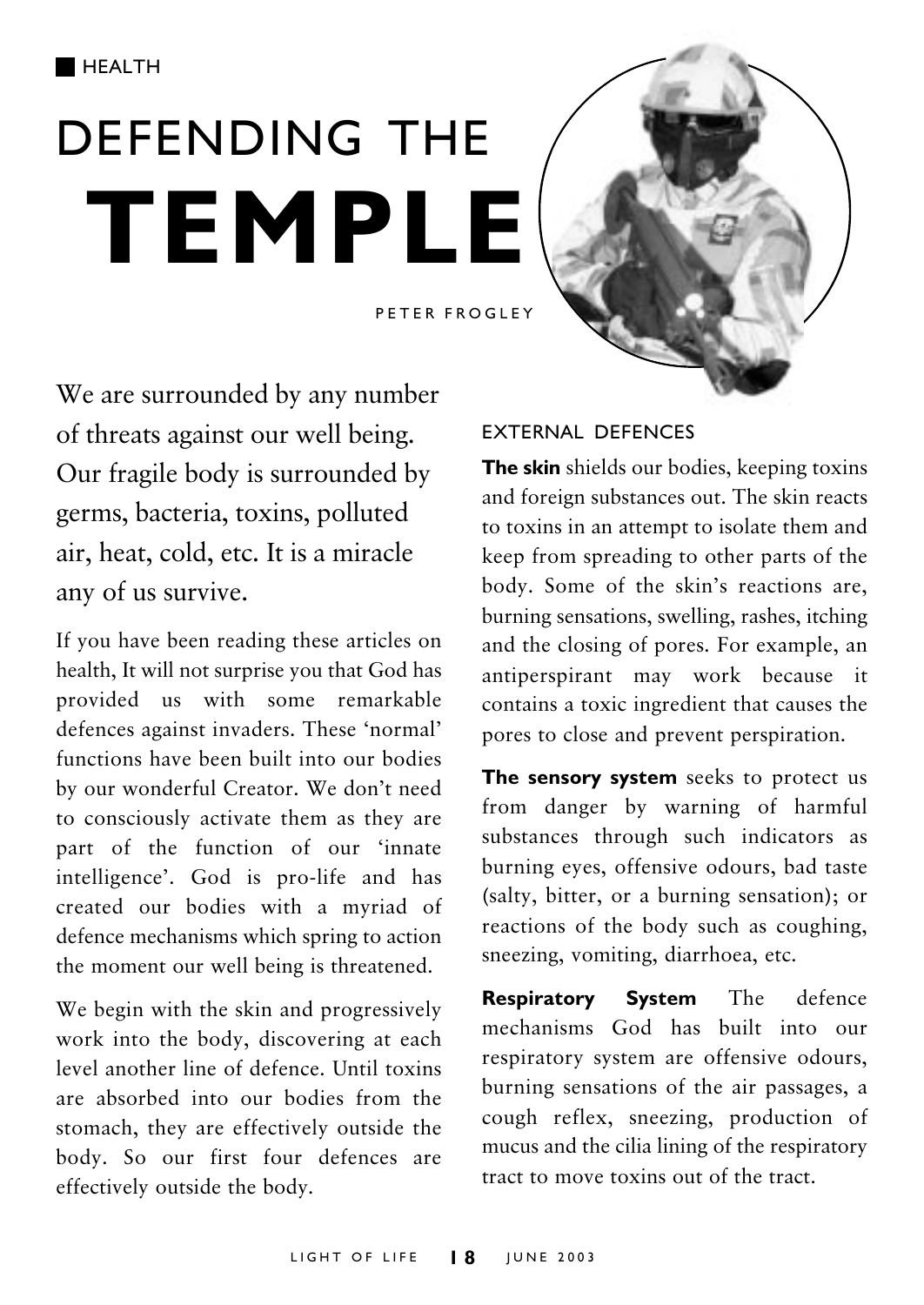Gastrointestinal System Here God has placed offensive taste, mucous production, vomiting, diarrhoea, nausea, stomach pain and digestive enzymes and a burning sensation in the mouth, back of the throat, windpipe or stomach.

The toxin actually enters the body only if it has been able to get past these first defences. When the toxin arrives, however, God has preceded it with another sequence of defences

#### INTERNAL DEFENCES

The liver is the primary filter which attempts to isolate toxic substances absorbed through the digestive tract into the blood stream. The primary function of the liver, however, is to process the food we eat to allow the body to use its nutrients. Getting rid of toxins is an extra job for the liver and one we should endeavour to minimise. If we overload the liver by consuming many toxins, the liver is unable to neutralise the toxins for elimination. In this case the liver stores the toxins within itself and it thus becomes congested, resulting in sluggish performance.

The endocrine or glandular system acts to stimulate metabolism to try to move toxins out of the blood stream. These toxins are moved out through the normal channelsthe lungs, liver and kidneys-or via vicarious elimination through the skin. mucous membranes or are stored in the tissues of the body.

The Immune System A foreign substance in the body is known as an antigen, which is identified by the body. The body then sends an appropriate antibody to attach itself to the antigen, neutralising it in preparation for elimination from the body.

**Lymphatic system** Toxins which have been able to evade the defence systems so far (usually because the other defence systems) are overloaded) are now confronted with the lymphatic system. The lymph nodes are able to hold toxins, in this case, until the other defence systems are freed up to be able to eliminate them from the body. If the toxins are stored for any length of time the lymph nodes may swell, become tender and degenerate. Another storage location is in body tissue, which is not designed for that purpose. When this happens the body seeks to discharge toxins through the mucous membranes and the skin, and this is often accompanied by pain and swelling.

Our bodies are programmed by the Lord to keep healthy and one aspect of this is the amazing system of defences designed to keep us healthy. As you read between the lines in this article you will have gathered that non-food items in our diets (those foods devoid of nutrition) are recognised by our bodies as toxins and need to be eliminated. If we persist in overloading our remarkable defence systems, they eventually complain to the point of disease. The moral of the story is: don't abuse the wonderful provisions God has made for us, as to do so will eventually make us sick.

The writer is indebted to Dr Joel Robbins for the material used in this article.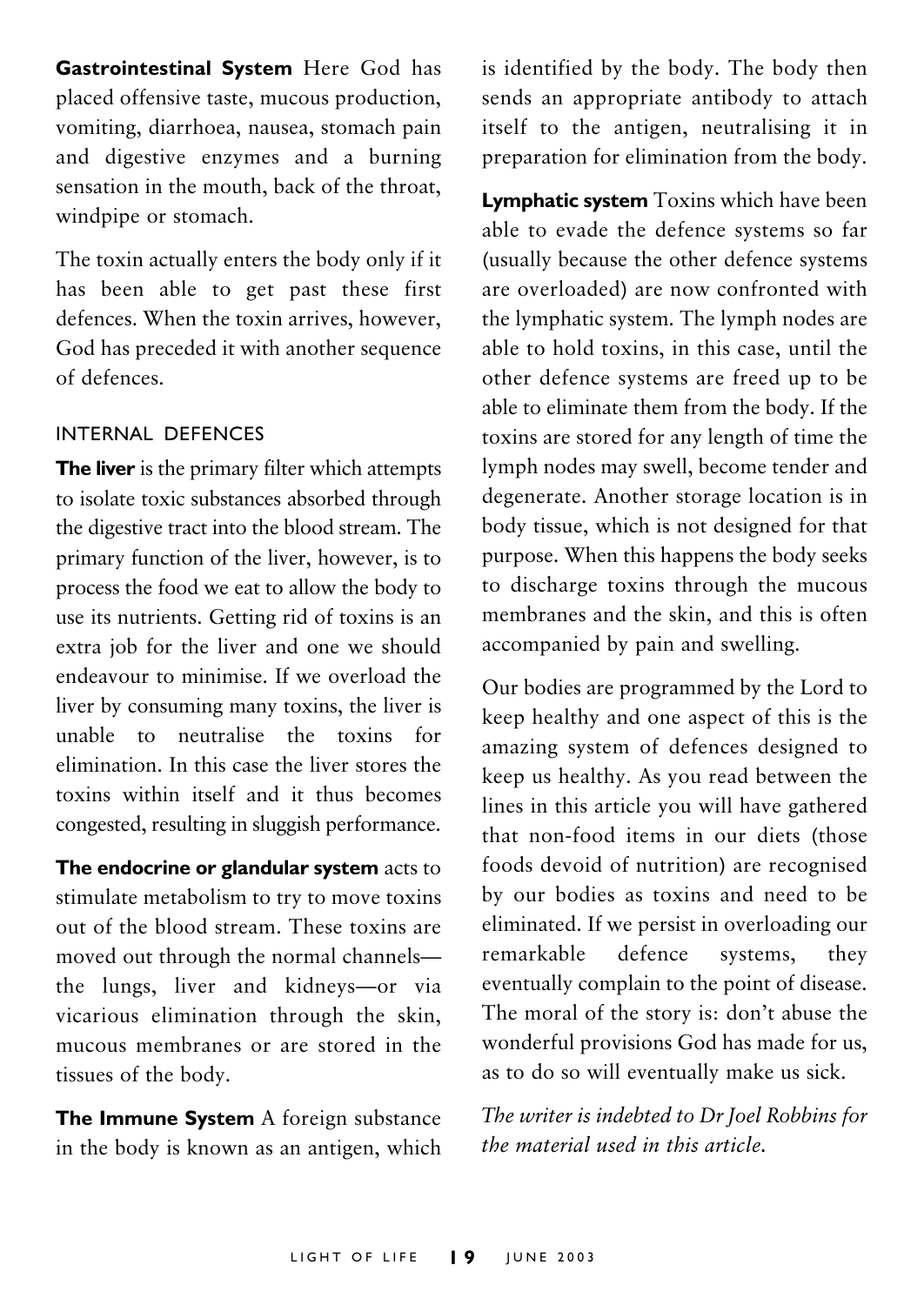## **Light Educational Ministries**

#### LEGAL ASPECTS OF HOME EDUCATION IN AUSTRALIA



This revision of the earlier legal books has been a long time in the making because of changing laws and circumstances. Instead of a separate book for each state and territory, we have combined them all into one book. The book covers recommendations for home educators, the essential requirements and the methodology for compliance, Christians and the law, making

contact with officials and the variations in law for each state and territory. \$19.95



#### LEM PHONICS PHONOGRAM CHARTS

We have updated our Phonogram Charts to full colour laminated versions. These charts will brighten up the walls of your classroom or homeschool area, and are an invaluable tool for learning and reviewing the 75 phonograms.

The set of three includes the Single Phonograms, the Multiple Phonograms and the Successive Seventeen Phonograms.

A2 size (594 x 420 mm) \$24.95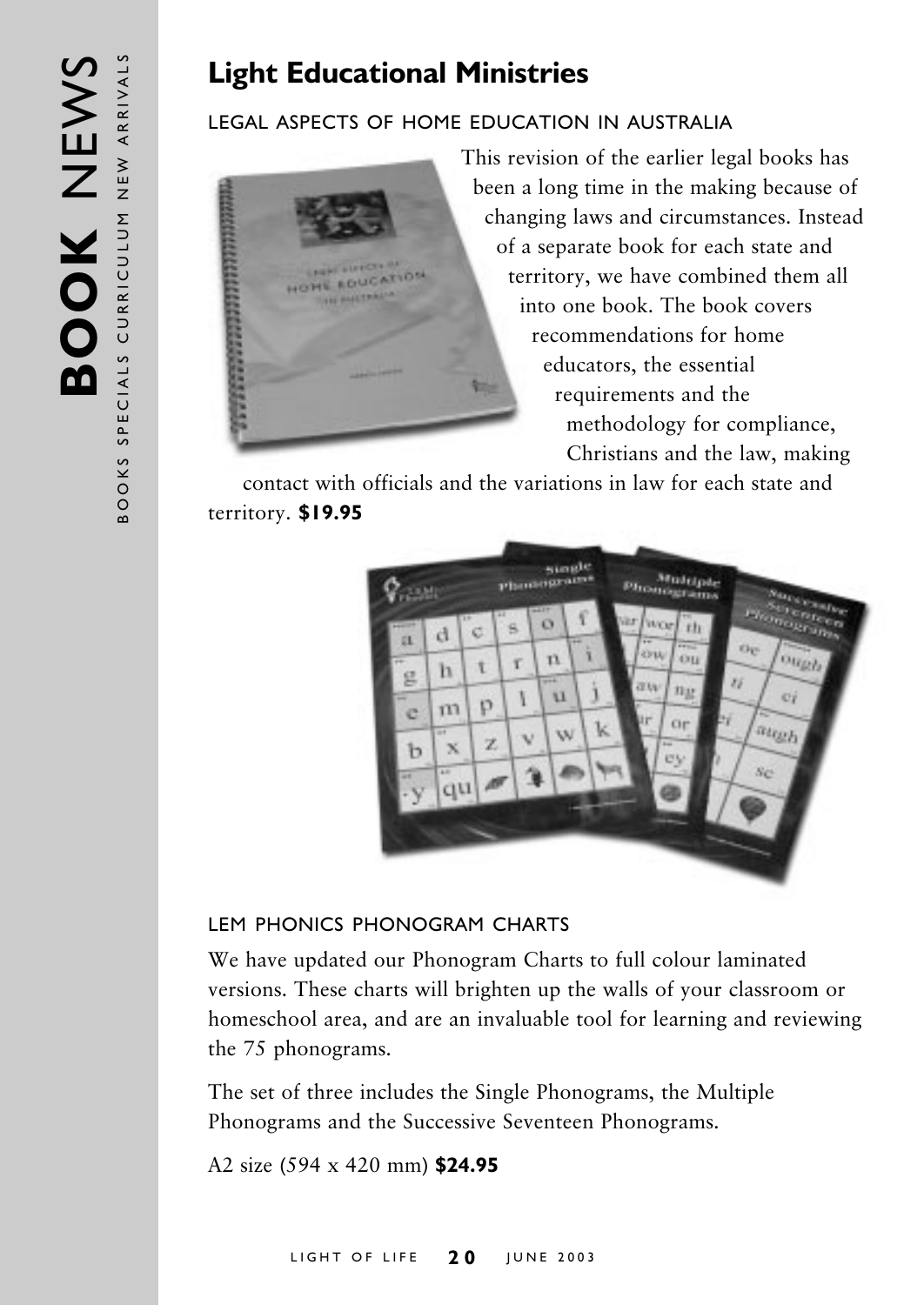#### LEM PHONICS WORKBOOKS

High demand for Workbook 3 (Reading with the Phonograms) has allowed us to print this title in large quantities. It is now available in saddle-stitched format at a reduced price of **\$7.95**



## **Christian Liberty Press**

#### GOD'S CREATION SERIES

If you are looking for a quality biblical science programme, this contains the best biblical orientation in a science text we have seen. The books are beautifully presented in full colour, yet very economically priced, with a Teachers Manual for each Student Workbook.

- K The World God Made **\$17.50**
- 1 Our Fathers Wor **\$17.90**
- 2 God's Wonderful Wor **\$19.90**
- 3 Exploring God's Cr eation **\$16.00** (2 colour)

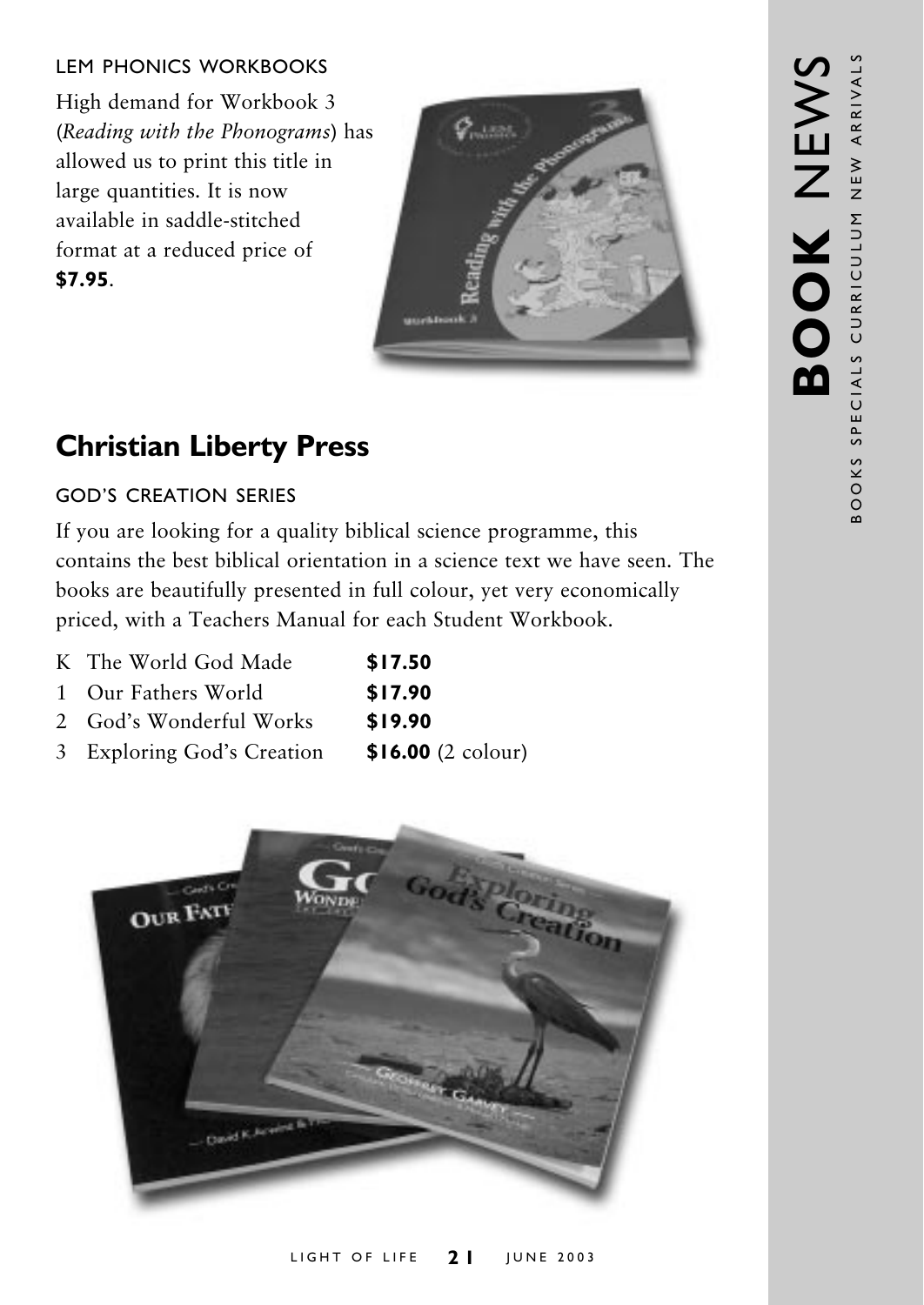## **Bob Jones University Press**

#### **RIRI F**

From an evangelical point of view the BJUP Bible series is an excellent

programme. The books are in the process of being upgraded to a more polished format. Grade 1 is the latest revision.

Student Workbooks \$29.05 Teachers Manuals \$87.10 to \$97.15

Check our catalogue for revision dates of the various texts.

#### **READERS AND BOOK LINKS**



The Bob Jones readers, known as

Journey Books, are a very useful edition to your Christian reading programme. A significant number of these books now have companion 'Book Links' available. These provide lesson notes and reproducibles to enable you to get the maximum benefit from the readers.

Booklinks Teaching Guides are available for the titles listed below.

Middle Primary (7–9 years) Carolina's Courage The Treasure of Pelican Cove The Case of the Dognapped Cat

Upper Primary  $(9-12 \text{ years})$ 

Jenny Wren These My People Sherriff at the Waterstop Medallion Mountain Born The Secret of the Golden Cowrie Derwood, Inc. The Bridge Arby Jenkins-Mighty Mustang Trouble at Silver Pines A Father's Promise



Booklinks Teaching Guides are \$18.95 each.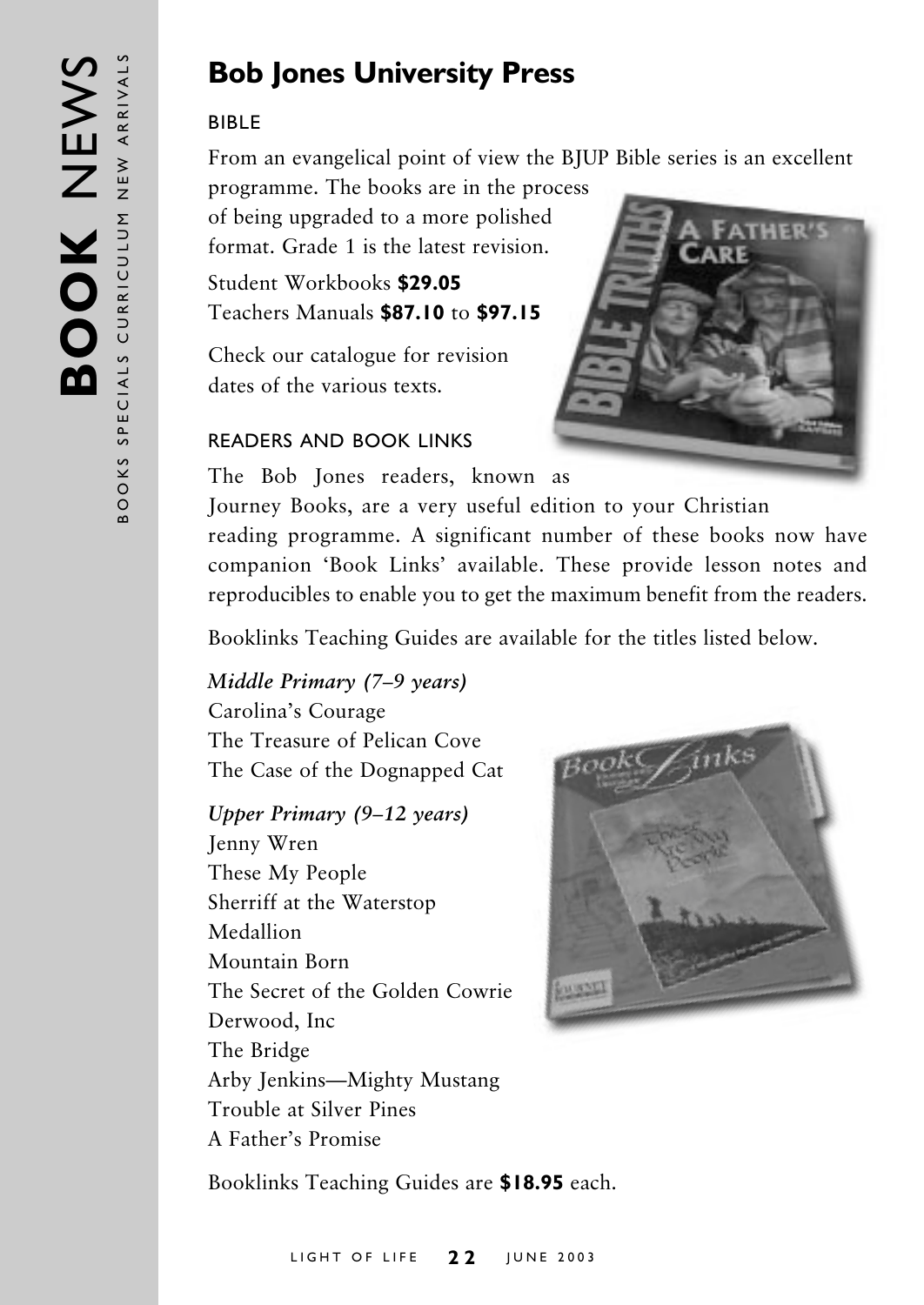# **Jungle Doctor**

After many years absence from our catalogue we are pleased to reintroduce Paul White's Jungle Doctor books.

#### JUNGLE DOCTOR PICTURE FABLES

Full colour readers for younger younger children. 8 titles. \$5.95 each

#### JUNGLE DOCTOR STORY FABLES

For primary age children, 6 titles, illustrated in B&W. **\$5.95 each** 

#### JUNGLE DOCTOR FABLE COMIC BOOKS

12 full colour comic book **\$1.95 each**



# **History**

#### WHATEVER HAPPENED TO THE TWELVE APOSTLES?

This excellent book by South Australian Elva Schroeder provides little known and inspiring insights into the lives and times of the twelve apostles. They really did go into all the world with the gospel! For junior secondary up. An important resource for libraries, home educators and parents who want to further their understanding of the early - **\$15.95**

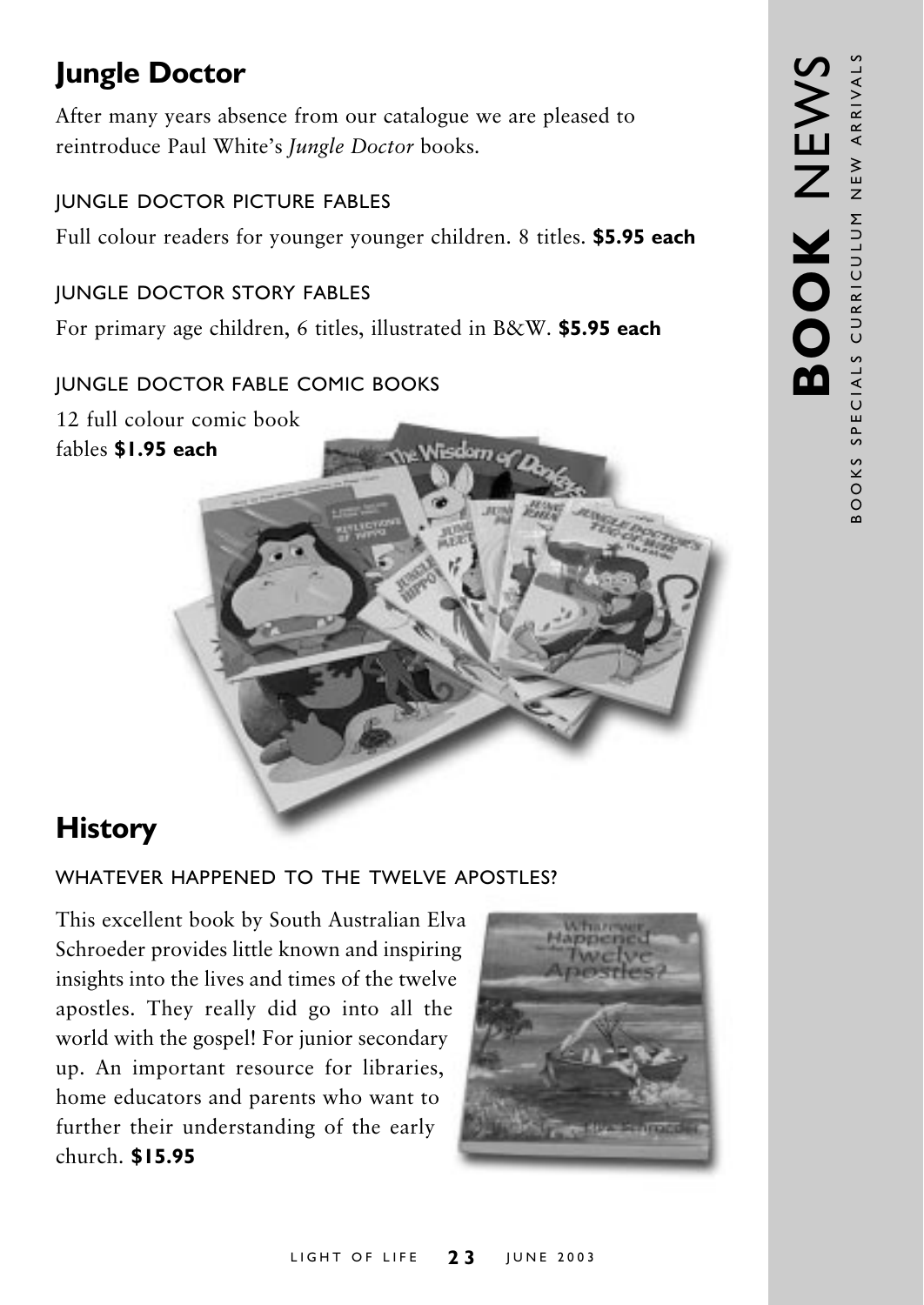

# **LEM PHONICS CORNER**

Again I'm writing to you from Beijing in China. I'm sure this city has been in many people's consciousness as you've watched the news lately. I thank those people who have written to me voicing their concern about being in the midst of the SARS epidemic.

God has graciously preserved our team from infection, although hardly any area of life has not been touched by its influence here in China

Supermarkets are doing booming business, whilst restaurants are lamenting big losses. But the divorce rate has reduced, because as the government has encouraged people to stay at home to avoid infection, they have had to pull together in a new way as families

Fear has gripped a lot people, but this has caused an increased openness to the Christian Gospel, and many have come to God at this time.

Perhaps what has been most encouraging to me is to witness a new spirit arising amongst people in China. There is a push towards much better hygiene habits (e.g. spitting in public is now fined), and everyone is more conscious of good diet and healthy habits.

But even more impressive to me has been an emphasis coming through the media on morals. They are promoting a caring, loving attitude towards others and positive thinking. Indeed, this caring for others more than self has been portrayed very genuinely in the sacrifice so many doctors and nurses have made by risking their lives to nurse SARS infected patients. The people have pulled together as a nation would in a war, and the front line soldiers are those who must care for the sick. Ouite a number have died doing this.

There is definitely a different spirit arising in China.

As the phonics programme has gradually begun to spread into some of provinces it has been interesting to hear the comment made more than once: 'I don't know what it is about the phonics programme. It is not just Phonics. What we love is the spirit behind it'.

I have always believed right from the inception of the LEM Phonics Programme that God has placed His anointing on it.